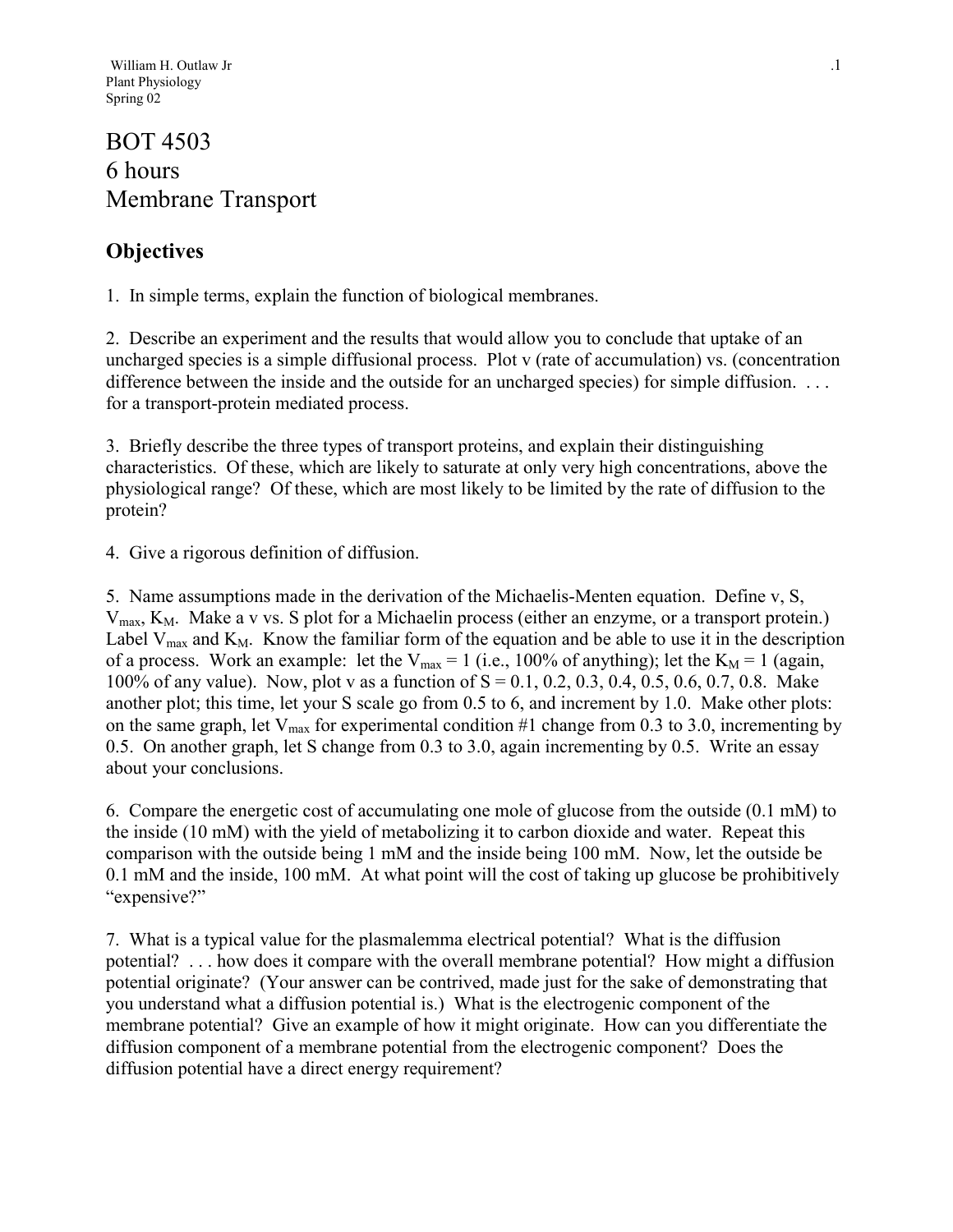8. Why is the driving force associated with the membrane potential so large—after all, the actual voltage difference is only 0.001x that of household power supply?

9. In terms of the number of ions, what is a typical asymmetry across a biological membrane?

10. Know the Nernst equation and how to use it. Which is important, the concentration difference, or the concentration ratio (in a comparison of the inside and outside)? Is the membrane potential an attribute of the system or of the particular ion under consideration? In other words, is there a particular membrane potential for each ion? What about for the Nernst potential—is there only one for all ions, or does each ion have a particular Nernst potential, according to its own relative concentrations, charge, and valence? Explain what is meant by the expression, "60 mV will support a decade of (monovalent) ion asymmetry?" Do some sample problems (from my notes and from your text).

11. Name the three types of ATP-dependent  $H^+$  pumps. Where are these pumps located? Describe two ways that the P-type ATPase can be distinguished from the others (phosphorylated intermediate? number and heterogeneity of subunits?) Why is the P-type pump also called an  $E_1E_2$  pump? Give examples of P-type pumps in addition to the plasmalemma pump. How similar are these P-type pumps to each other in overall sequence homology? . . . homology in the phosphorylated domain? How can you easily distinguish the  $E_1P$  state from the  $E_2P$  state? Are these differences owing to conformational changes or to covalent changes? Do the two states differ in free energy? What is the stoichiometry of the pump? Describe experiments and theory to support this statement. Give reasons that earlier workers thought that this pump carried potassium. Give reasons that we now know that this pump does not carry potassium.

12. What is a hydropathy plot? How is it used to assign location to various spans of a membrane protein?

13. Plants have a unique proton pump. What "fuels" this pump and where is the pump located?

14. Describe/compare the "hopping" mechanism of proton translocation to the "alternating access" mechanism. What is a pK? Describe in outline how changes in pK could explain the requisite changes in affinity of the binding site on the "receiving" side of the membrane, compared with the "accepting" side of the membrane.

15. Discuss the chemiosmotic theory. If need be, refer to your BSC 2010 notes or text.

16. In simple terms, distinguish carriers from channels on the bases of speed of transport and mechanism of transport.

17. Define active transport, primary active transport, secondary active transport, facilitated diffusion, and simple diffusion. Which carriers are capable of which type of transport?

18. Write an essay on the integrated functioning of proton pumps and the uptake of sucrose—all the way from outside the cell to the vacuole. Explain how this whole process is directly or indirectly driven by the free energy of hydrolysis of ATP.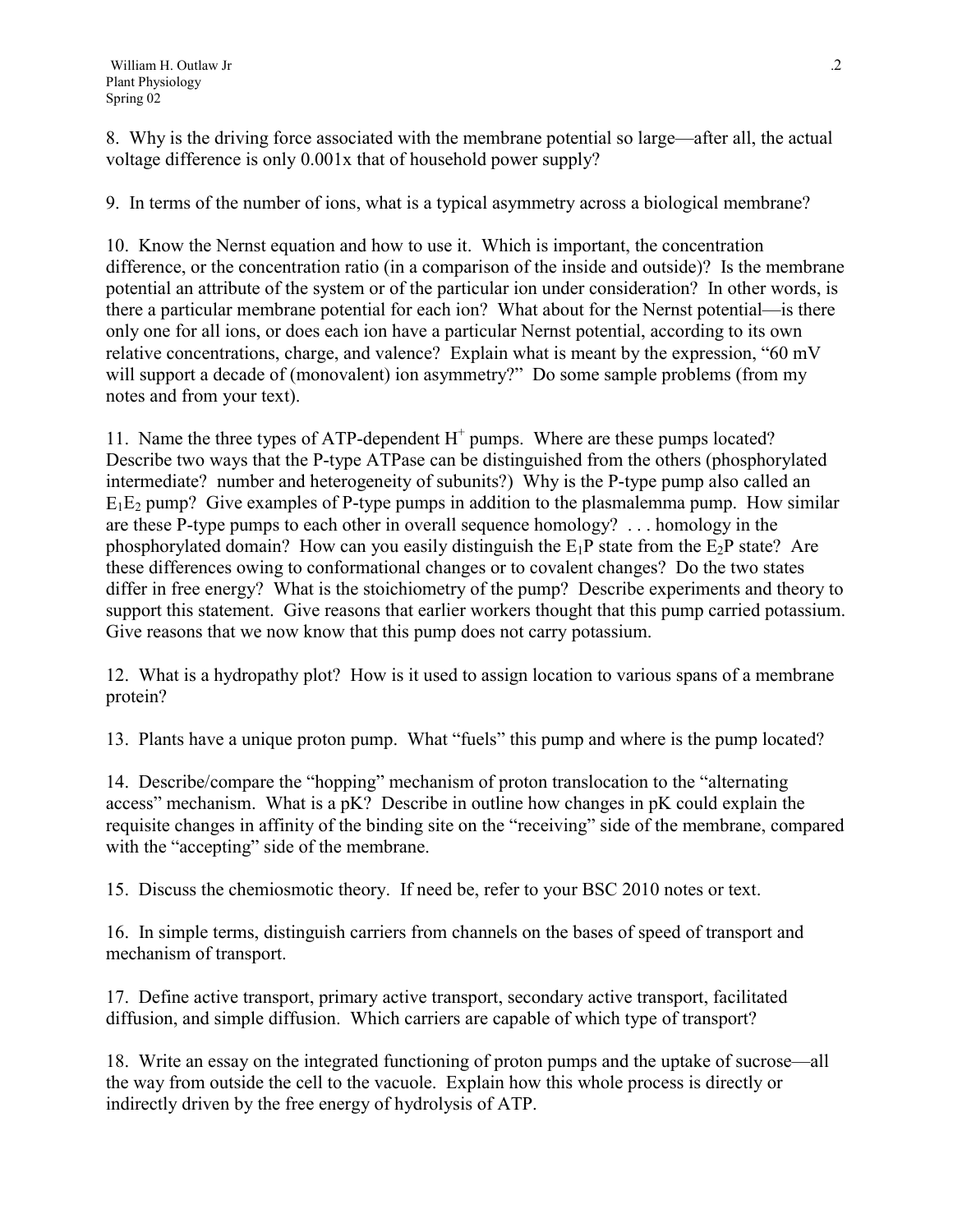#### **Lecture**

Please refer to your text or other source, such as BSC 2010 notes, for general comments pertaining to the chemical structure of membranes and their function.

The essence of life is contained within membranes. Indeed, it is only with small risk of hyperbole that one asserts that membranes separate the living from the non-living—within the membrane-bound space, the chemical and ionic environment is regulated and is quite different from the environs. As an example familiar to everyone, mammalian cells accumulate potassium and exclude sodium. In fact, the maintenance of the "life" space is expensive, and estimates are that a plant expends about 10% of its energy budget on membrane functions. In addition to ions, such as sodium, that must be regulated, the traffic of an array of other substances, such as sucrose for nutrition, or calcium ion (an inter- and intracellular metabolic regulator) is controlled more or less precisely. A first question in a discussion of transport is to identify the nature of the transport: Does Substance A move through the membrane by diffusion through the lipid bilayer, or are special transport proteins involved?

#### Overhead: Diffusion or Not?

The rate of diffusion, recall, is proportional to the concentration gradient (of the neutral diffusing species). This general case is observed in the top panel. In brief, one can submerge or perfuse a tissue in different media that covers a concentration range of Substance A. If the rate of uptake across the membrane (which can be followed by a radioactive "tracer" or other means) is linear, diffusion may be assumed.

Uptake that is mediated by a transport protein in the membrane is characterized by saturation kinetics. As the bottom panel shows, at the lower end of the relevant concentration range, uptake may be linear or near linear. At high concentrations, however, increasing the external concentration will not result in increased uptake. A number of factors, which we will discuss later, will cause saturation kinetics. Now, simply consider a finite number of transport proteins in the membrane. At some high external concentration, the transport proteins that specifically conduct Substance A will **all** be occupied, so that additional "available" molecules of A will not result in an increase in the uptake of A. As shown to the right of the figure, we will consider three classes of transport proteins: (1) channels, which are molecular gates in the membrane. Typically, channels show saturation kinetics only at high external concentrations of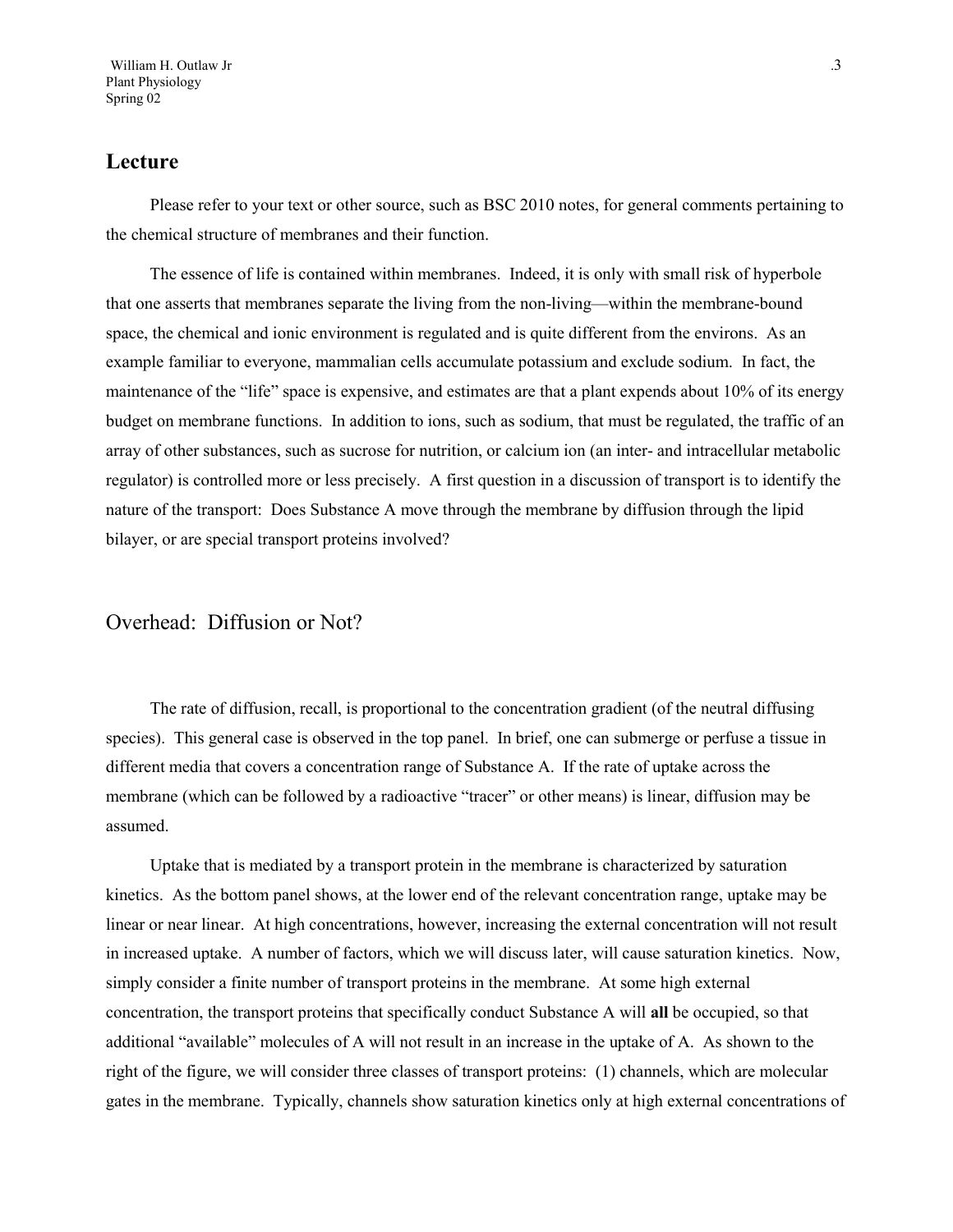the permeating species, e.g., at 600 mM, (2) carriers, and (3) pumps, transporters that are fueled by the hydrolysis of ATP or the equivalent , which you have encountered in BSC 2010, with the example there usually being the sodium/potassium pump of animals.

Obviously, diffusion of the particular species under consideration is energetically "downhill," i.e., the movement is a spontaneous process, or, said equivalently, represents a loss of free energy. Uptake by transporter proteins may or may not be energetically downhill. We will come back to this idea later.

#### Overhead: Michaelis-Menten Model

A great deal of effort has been expended to understand protein-mediated catalysis (i.e., enzymatic reactions) and protein-mediated transport processes. The Michaelis-Menten Model often adequately fits ("explains") the empirical data obtained by studying the reaction rates (transport rates) as a function of the concentration of the substrate for the enzyme or transporter protein. (If the data do not "fit," models other than the Michaelis-Menten one are invoked, but we will not discuss complications.)

In the discussion of the overhead, I will simply describe the enzymatic case, where a single substrate molecule, denoted S, is converted to a product molecule, P. In the transport case, consider that S is the transport species on one side of the membrane, and P is the species on the receiving side of the membrane. **Eqn 1:** The free enzyme E is present (in molar quantities) at a concentration far far below the free substrate S. E and S are brought together by random collisions; these entities have an affinity with one another, and thus "stick," to form the ES, or enzyme-substrate complex. The rate of formation of this complex has a characteristic rate constant, denoted k1. (By "characteristic," I mean for a given process and under the given conditions, e.g., of temperature, pH, &c.) ES formation is reversible, with a rate constant k2. Substrate conversion to free product is irreversible, being overall described by the rate constant kcat. **Eqn 2:** The velocity is the product, kcat X [ES]. (The brackets indicate "concentration of . . . .") **Eqn 3:** The reaction is studied at steady-state, which means that all the concentrations of the various constituents are effectively unchanged during the considered period. As this statement applies to ES, the rate of formation is set equal to the rate of breakdown. **Eqn 4:** This equation is simply a statement of conservation. **Eqn 5:**  This equation is obtained by division of equation 3 by (k1 X [S]). **Eqn 6:** This equation is obtained by substituting the expression for [E] (eqn 5) into eqn 4. **Eqn 7:** This equation is obtained by "collection of terms" in eqn 6. **Eqn 8:** The definition of the Michaelis constant,  $K_M$ , is given. **Eqn 9:**  $K_M$  is substituted into eqn 7. **Eqn 10:** This equation is a rearrangement of equation 9. **Eqn 11:** The velocity or overall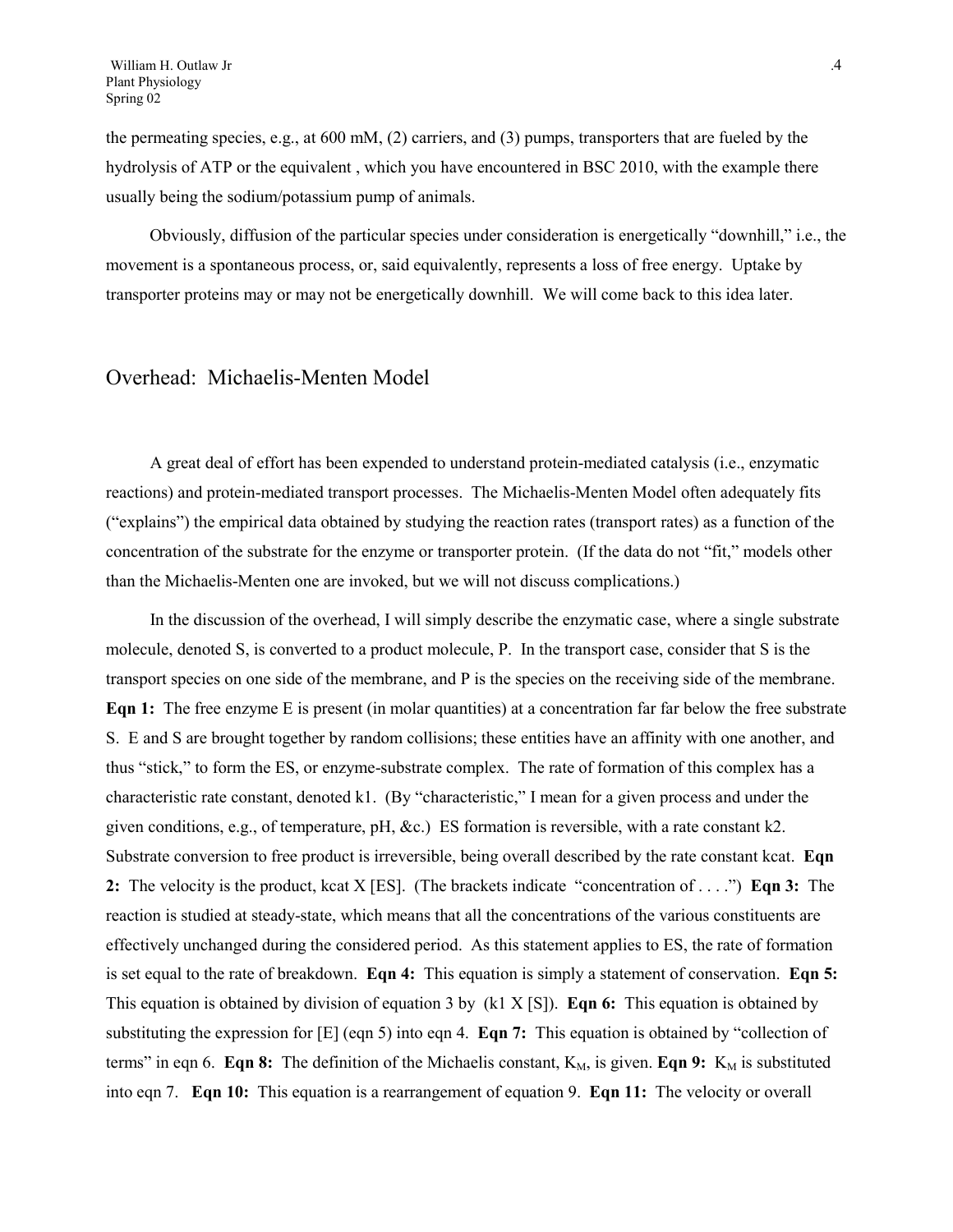consumption of S is given by eqn 2; eqn 10 is multiplied by the rate constant kcat. **Eqn 12:** The maximum velocity, Vmax, is obtained when ES=Etot. **Eqn 13:** This is the familiar form of the Michaelis-Menten equation. *You do not need to know how to derive this equation as we have done on the overhead but you do need to understand the logic. You also need to know ("memorize") the familiar form of the equation and be able to use it*.

Study the Michaelis-Menten equation. Particularly, note that if  $K_M = [S]$ ,  $v = V_{max}/2$ .  $K_M$  has concentration units. It is important—from my perspective, at least—that you think of the  $K_M$  as being a shorthand way to describe a kinetics experiment. At the expense of redundancy, consider that you have measured the velocity of enzyme X as a function of various S concentrations, and given fit to the equation, you can completely describe the entire graph by simply stating the  $K_M$  and the  $V_{\text{max}}$ . It is not correct, as our sometimes-imprecise speech allows the neophyte to infer, that the  $K_M$  is an attribute of the enzyme itself. If one changes the experimental parameters, e.g., the pH, a tremendously different  $K_M$  may obtain. We will discuss  $K_M$  not only in transport processes, but also in many different contexts—ranging from the pH-stat mechanism to  $CO<sub>2</sub>$  fixation by whole leaves, so it is VERY important to learn it now.

What does the  $K_M$  tell us? First (and what most physiologists think of): if kcat<<k2, the  $K_M = [E][S]/[ES]$ , which is the dissociation constant of the enzyme-substrate complex (see eqn 5). In other words,  $K_M$  is the affinity of the substrate with the enzyme. (In technical speech, one often hears affinity "for," but "with," "between," or some other preposition that recognizes the mutual relationship is preferred, in my (personal) opinion.) What does the V<sub>max</sub> tell us? First: how fast the catalysis can occur. Together, the  $K_M$  and the  $V_{max}$  (for enzymes that fit the model) provide a very useful way of predicting a reaction rate. BOTH must be considered. Play with the equation: If km>>[S], the reaction rate will be slow, even if  $V_{\text{max}}$ is large. If  $[S] \geq X_M$ , addition of more S will not speed the reaction.

As mentioned, the Michaelis-Menten Model does not fit all cases, such as (1) "perfect" enzymes, where the rate of catalysis or transport is limited by diffusion. This limitation sets the final upper bound for rate. (2) enzymes that have more than one active site (where the E and S interact) if formation of  $ES_i$ affects binding of other S*j* to different active site(s). (3) in some cases, enzymes that are inhibited or activated by various effectors. (4) any interaction that does not fit the assumptions of the model.

For uncharged chemical species, we have already learned that a species diffuses from a region of high concentration to a region of low concentration, and we applied that idea to the movement of gaseous water. The following overhead permits a quantitative assessment of the energy cost (or yield):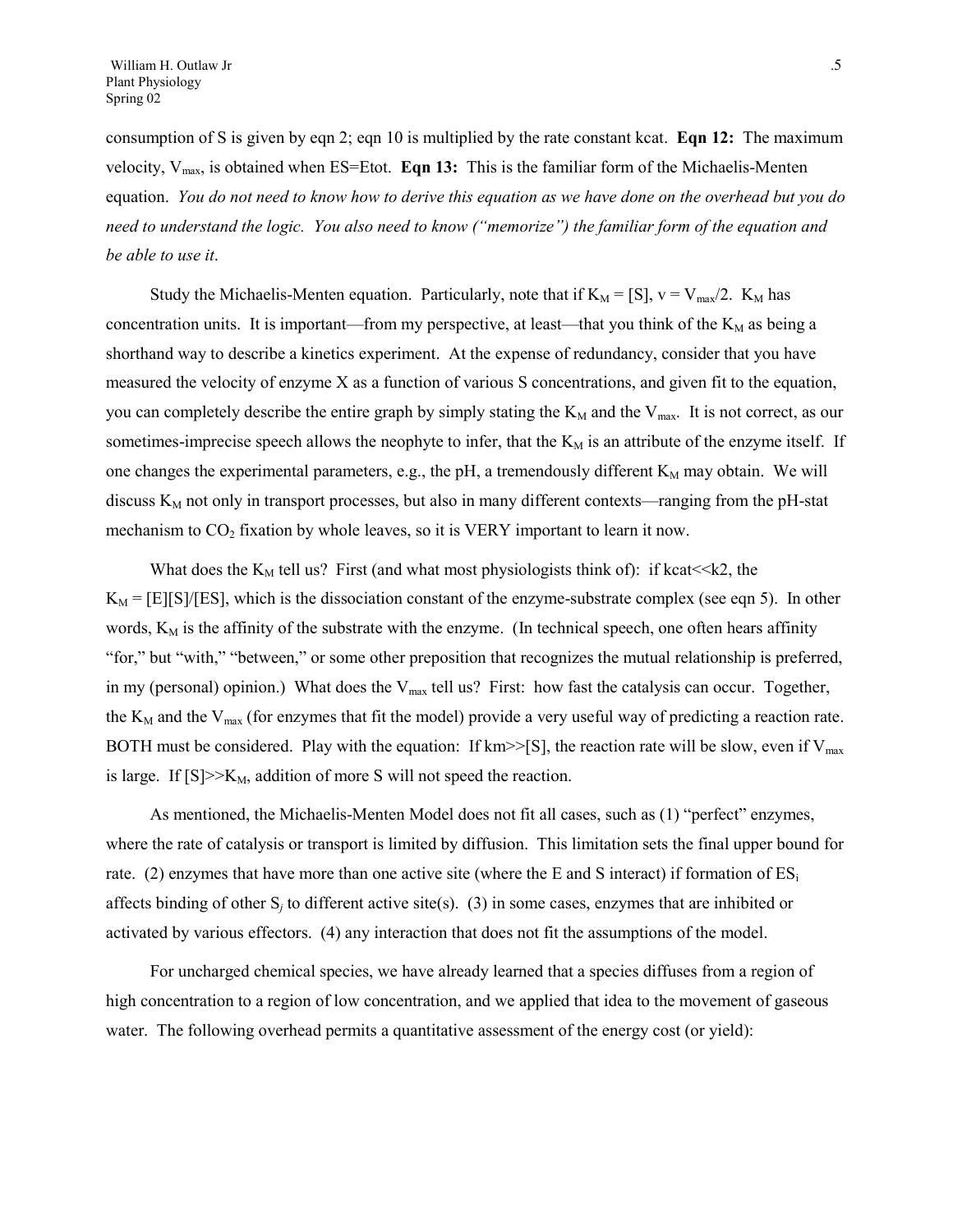### Overhead: Energetics (uncharged species)

The top half of this overhead shows the familiar equation that quantifies the energy "stored" if an uncharged chemical is at higher concentration on one side of a membrane. Look at the form of the equation: concentration is expressed as a ratio (i.e., the ln is a dimensionless number). Said another way, the equation is blind to the actual magnitude of the concentrations. In other words, if the concentration outside is 0.1 mM and the concentration inside is 1 mM, the ratio is 10, and computes exactly the same as if the concentration inside were 1 M and the concentration inside were 10 M. The take-home message is RATIO.

As stated, the equation permits calculation of the energy required to accumulate a species against a concentration difference (or the energy yield associated with the relaxation of a concentration difference). As shown, movement of 1 mol of glucose against a 100x-concentration difference "costs" 2667 calories. The bottom half of the overhead permits one to place this cost in perspective. The complete combustion of glucose to carbon dioxide and water yields  $673,000$  cal·mol<sup>-1</sup>. As you know, metabolism does not proceed under the standard conditions (unit molar quantities, STP) nor does metabolism proceed at 100% efficiency. Notwithstanding, one easily infers that the specific direct cost of accumulating glucose will be repaid many times by the energy yield in metabolizing it. (Other costs not mentioned are those of maintaining the genome, synthesizing and placing the transporter, the inefficiency of "fueling" the transporter, the inevitable imperfection in membrane permeability and leakage.)

To consider the direction and magnitude of the driving force for the movement of a charged species, the membrane potential must come into play. Therefore, we turn briefly to describe the origin of membrane potentials. (In this description, we will ignore a third cause, which is not a significant component of the membrane potential of plants.)

#### Overhead: Origin of Membrane Potentials

Diffusion Potential, shown at the top, results from the differential permeability of anions and cations. Consider an initial state in which all  $K^+$  and all Cl are on one side of the membrane. Over time, the ions collide with the membrane. Chloride is more often reflected by the membrane than is potassium. At the time of observation, there are more + charges and fewer -charges on one side of the membrane than on the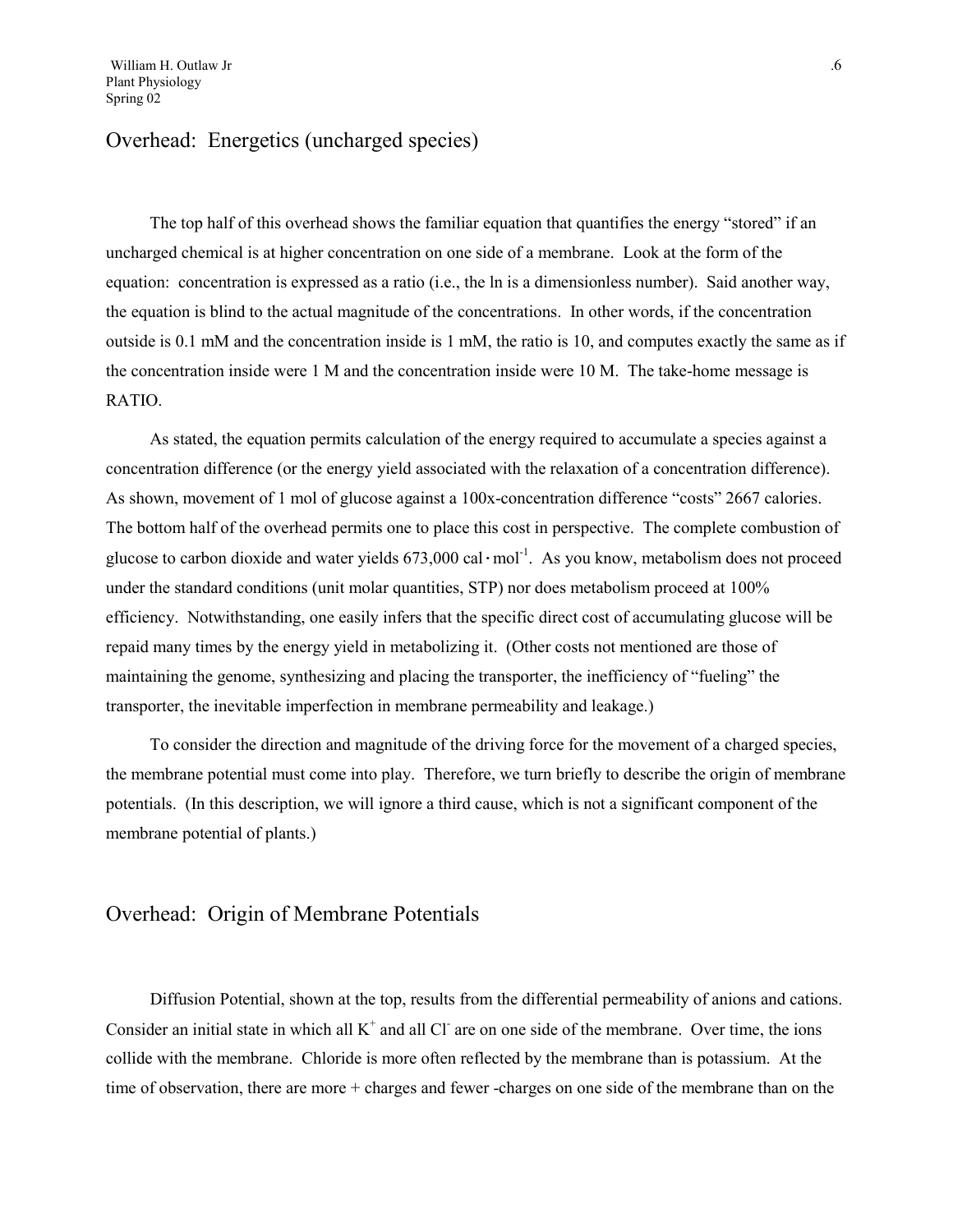other. This asymmetric distribution of charges gives rise to the major membrane component. One notes that there is no direct energetic requirement to generate this potential (but the order associated with the initial state was "expensive" to create—KCl "does not want" to be at high concentration on one side of the membrane and at zero concentration on the other side of the neutral membrane. Speaking in the vernacular, at some point, the "desire" of  $K^+$  to go to the region of low concentration will be balanced by the "pulling power" of the electrically negative region. I.e., the membrane potential—an attribute of the system—will affect each ion, but in different ways. By way of example, Cl will "want" to cross the membrane for the additional reason that such movement would transfer it to an electrically positive area. (Recall that electrical potentials are differences between two regions, and that electrical potential can not be expressed as an absolute quantity—there must be a reference state.) At the end of time, of course, all species will be at the same concentration throughout the entire system and the membrane potential will have disappeared. Thus, although maintenance of the diffusion potential does not have a direct energy requirement, energy must be expended to create the concentration difference and to maintain the conditions that will cause diffusion. Although the diffusion potential is large relative to the other major source of the overall potential and represents a large driving force (because of the thinness of the membrane), the diffusion potential does NOT represent much charge asymmetry--for each  $10<sup>5</sup>$  to  $10<sup>6</sup>$  positive charges, there is only one more negative charge on the inside!

The second major component of the membrane potential of plants is from the electrogenic pumping of ions. The prototypical ion pump in plants is the Mg-dependent, potassium-activated P-type protonextruding ATPase on the plasmalemma, about which you will hear a great deal over the next hours. At this time, it is sufficient to learn two salient features: (1) This transporter protein is electrogenic—i.e., its activity results in net charge transfer, in this case, one + charge is pumped out (carried by a proton, or, and I will hereafter desist, the hydronium ion). A relatively new word that is being applied to ATPases that are electrogenic is "electroenzyme"—we'll have to wait to see if this word catches on. (2) Each charge transfer has a direct requirement for ATP. Thus, in contrast to the diffusion potential, which runs down slowly, the electrogenic component of the membranes disappears immediately if the source of ATP (cellular metabolism) is stalled by application of a poison.

Overhead: Energetics (Charged Species)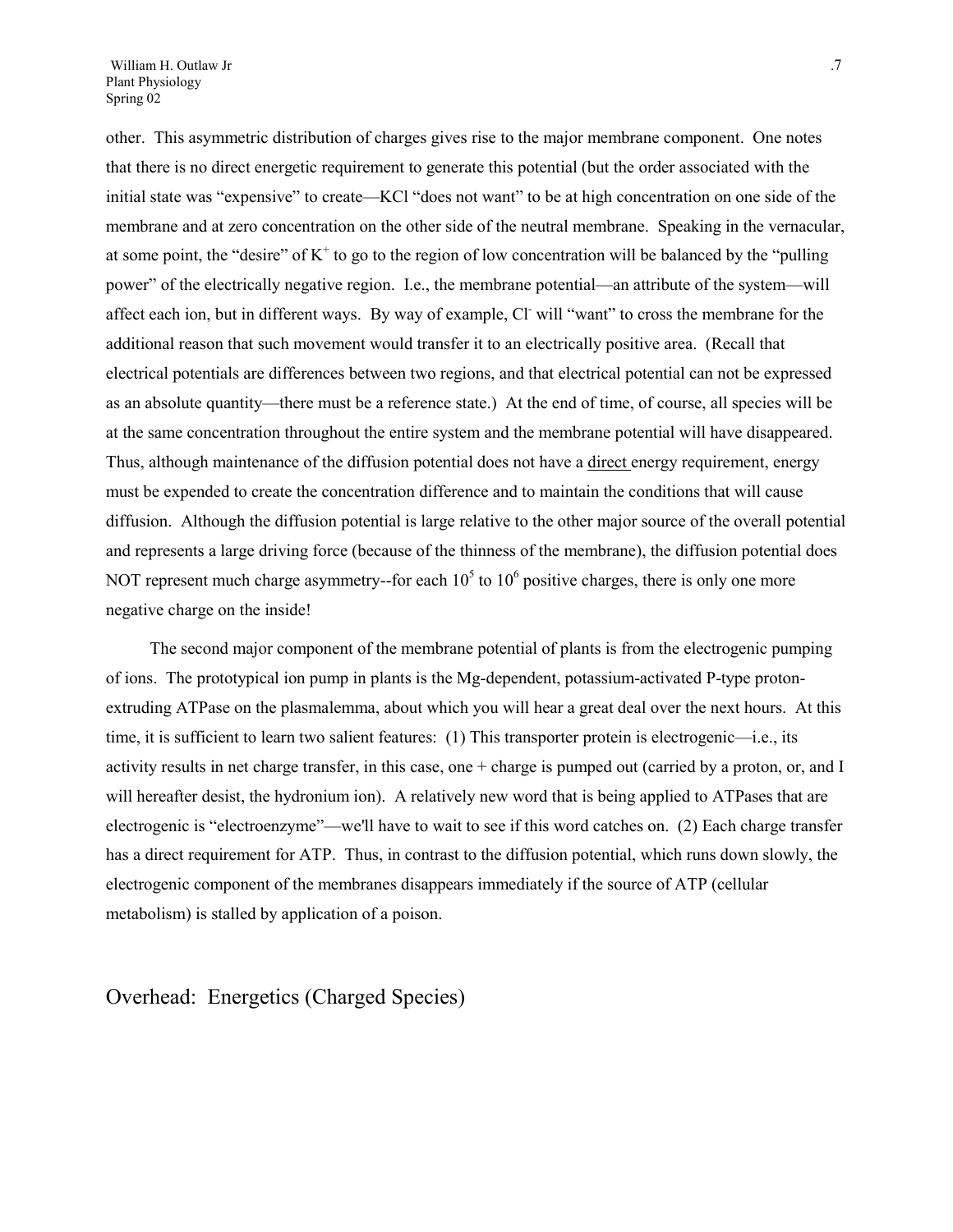William H. Outlaw Jr ... 8 Plant Physiology Spring 02

As mentioned *ad naseum*, the direction and magnitude of the driving force for the movement of a charged species is a combination of the concentration difference of that particular ion in the two regions and the membrane potential difference of the two regions of the system. "Concentration" applies to the ion under consideration, whereas "membrane potential" is an attribute of the system. (As an aside, we have not considered hydrostatic pressure differences, because they have little effect; by way of example, a relatively modest membrane potential difference of -100 mV could be offset by pressure, but the pressure required would be ca. 3200 atmospheres!) Fortunately, it is straightforward, if requiring attention, to calculate the interaction of concentrations and electrical differences in consideration of driving forces. The Nernst equation is a "what if" equation—e.g., **what** would be membrane potential be if the *i*th ion is at such and such concentration on the respective sides of the membrane and **if** the electrochemical potential of the *i*th ion is the same on both sides of the membrane. The equation has four components that you need to keep in mind: concentration (out), concentration (in), the charge of the ion, and the membrane potential required to "support" the concentration RATIO difference.

(The Nernst equation was derived by using the assumption that the *i*th ion is at electrochemical potential equilibrium—it does not allow you to calculate the energy cost (or yield) associated with transfer of a charged species. As you infer, the derivation of the Nernst equation SET the  $\Delta G$  for movement at zero. The Nernst equation—for calculation of the direction and magnitude of the driving force for movement of a charged species—does have the same form as the  $\Delta G$  associated with the transfer of an uncharged species between regions of different concentrations. We will not calculate the energy associated with charge transfer, but we will describe some consequences of such calculations.)

In the following, we will do a couple of example calculations:

#### Overhead: Energetics (Charged Species, contd)

The data in the chart were taken from measurements on a giant algal cell (which is large and thus permits the facile collection of cytoplasmic contents). These data are not representative of a higher plant cell, but they are simply used to demonstrate how a calculation may be done. Several questions, permutations of the same concept, are given on the overhead. The Nernst equation, recall, was derived on the assumption that the *i*th ion is at equilibrium on each side of the membrane. We may restate the question in several ways: given the concentration asymmetry, what would be the "balancing" membrane potential. This value is, of course, the Nernst Potential, which is different for each ion. Consider  $K^+$ . Plugging the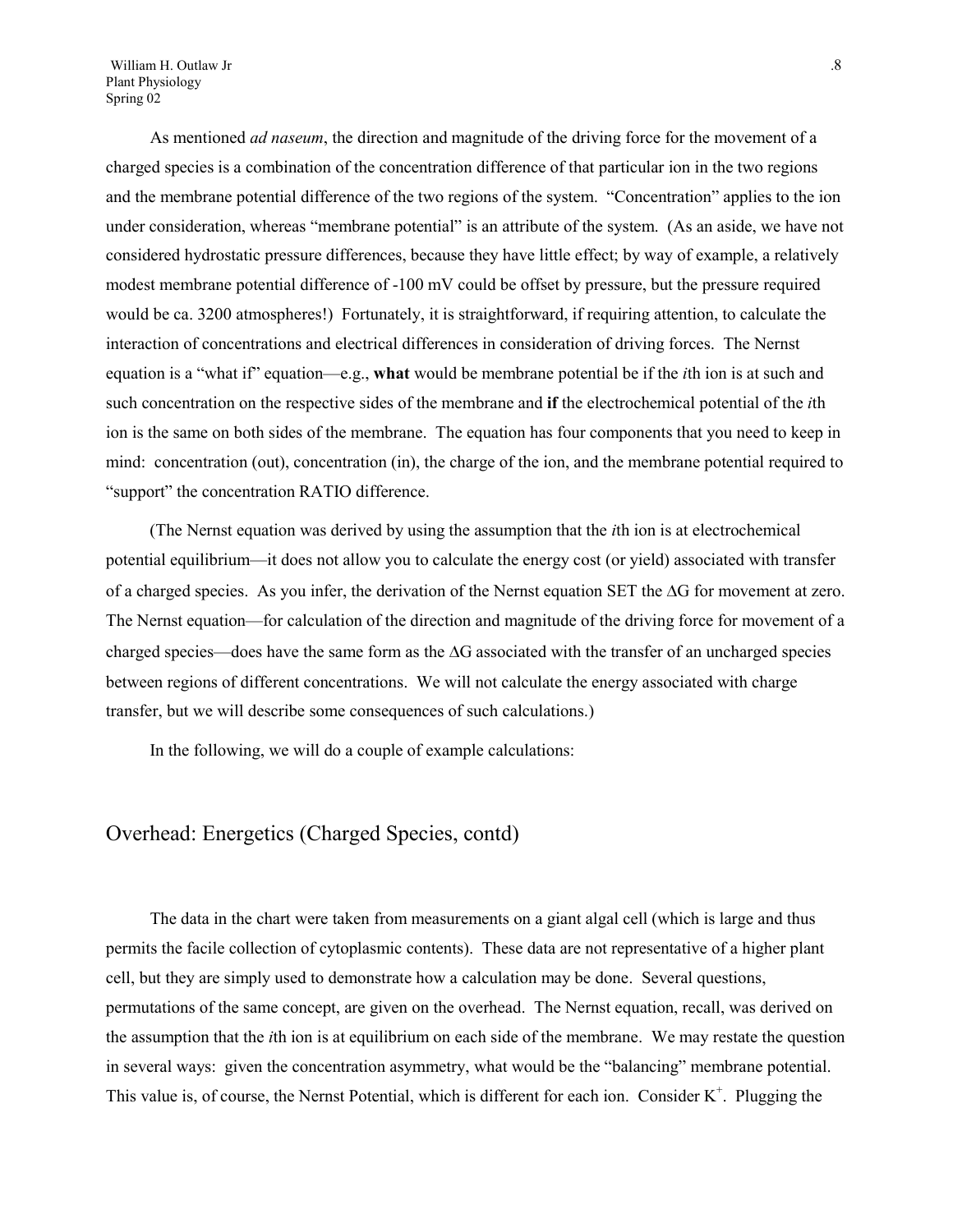concentration values into the equation, one calculates that the balancing potential would be -173 mV. The observed membrane potential is only  $-116$  mV, thus the driving force is  $+58$  mV (to the outside). The actual bookkeeping of the signs  $(+ or -)$  and interpretation  $(does + mean go to the outside?)$  is at best a nuisance and at worst a mistake, so simply your life. Examine the equation and the system under consideration. First, recognize that if the ratio is flipped, that simply changes sign. Thus, as a matter of convenience, you can forget whether concentration (outside) is the denominator or the numerator. Second, recognize the  $log-base_{10}$  formulation. That means that one decade of concentration difference simplifies to the coefficient, nominally  $60/z$ . As an example, a monovalent cation, such as  $K^+$ , is at equilibrium if the concentration ratio is 10 (log 10 = 1) and the membrane potential is 60 mV; the required easy part is to supply a little logic—if the concentration on the inside is higher, then the potential must be negative internally (to "hold" the positive charge).  $\dots$  again, for K<sup>+</sup>, if the concentration is 100x higher inside, what would be the Nernst potential? Simple,  $(60/1)$ log  $(100) = 60$  x 2 = 120 and you know that the units are mV, and the sign is negative. Or, you can, of course, keep track:  $(60/1)\log(0.01) = -120$  mV. ... and a 1000x ratio would be 180 mv. As  $z = +2$  for a divalent cation such as  $Mg^{2+}$ , the coefficient reduces to  $+30$  mv. As  $z = -1$  for a monovalent anion such as chloride, the coefficient reduces to -60 mv. Finally, and

apparent, all plasmalemma potentials of intact unperturbed cells are negative (with respect to the outside, which implies that at electrochemical potential equilibrium, cations should be more concentrated on the inside, and anions, on the outside.

For the case on the overhead, assuming the system to be at steady state (the membrane potential and the concentrations stable), it is apparent that the driving force is and has been for potassium to move to the outside of the cell. In other words, potassium did not reach such a high internal concentration by diffusion alone. Some work must have been performed on potassium to move it from a region of lower electrochemical potential (outside) to a region of higher electrochemical potential (inside). Holding the assumptions, we can announce unequivocally that potassium uptake was not passive, a special word, especially historically, to denote that energy input is not directly required for uptake. (The antonym of passive is active.) The actual membrane potential would support an asymmetry of 100x (i.e. -116 mV  $= 60(\log 0.01)$  mV. Thus, if the Nernst potential were the same as the membrane potential, the inside concentration would be 10 mM (0.1 mM  $x$  100). Thus, we know that most internal potassium (ca. 90  $\%$  = (93-10)/93) was accumulated against the electrical chemical potential. The situation with regard to  $Na<sup>+</sup>$  is different: the Nernst potential is actually less negative than the observed membrane potential. Thus, it is possible that Na<sup>+</sup> moved into the cell passively. Of course, only based on the energetics, we can not infer the actual mechanism, but we do know that we do not need to invoke active transport.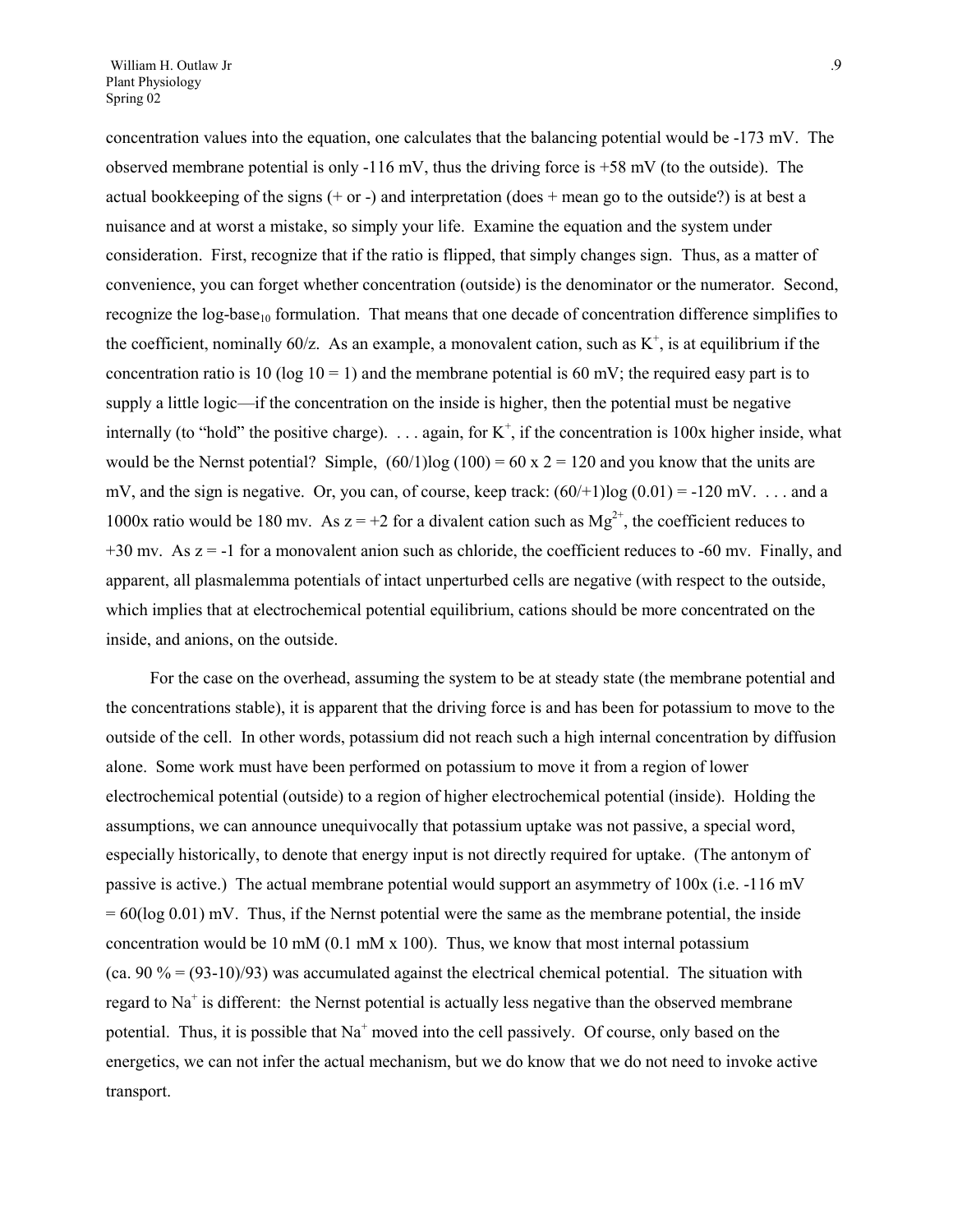$\overline{a}$ 

As mentioned in the beginning of this lecture series, there are three types of transporter proteins in membranes that facilitate the movement of individual molecules or ions from one side of the membrane to the other. (A different type of transport, endocytosis, will not be covered. This type of transport, as you know, involves the inclusion of a bulk phase of external media by the invagination of the membrane.) Actually, these transporters do not function separately, but they work together. First, we will look at the transporters individually.

A first type of transporter is the pump, which is powered by ATP or an equivalent. There are several types of pumps. In BSC 2010, typically, the Na/K-ATPase is discussed in fair detail. There is no exact equivalent in plant cells. (Indeed, except for a special group of plants,  $Na<sup>+</sup>$  is not a required element.) You may have discussed a  $Ca^{2+}$ -ATPase when muscle function was covered in BSC 2010. Plants have a  $Ca<sup>2+</sup>$ -pump also, but we will not cover it. Our focus will be on the proton-extruding magnesium-dependent potassium-stimulated ATP-powered pump on the plasma membrane of higher plant cells. This pump, which will be dubbed simply "ATPase" hereafter, is similar to the  $Ca^{2+}$ -pump, the Na/K-pump, the fungal H-pump, and certain others, because all these electroenzymes have a phosphorylated intermediate. (I.e., when the enzyme acts on ATP, ADP is released to solution, the Pi is not: it is covalently bound to the pump. After (or during) a cycle, the Pi is hydrolyzed from the enzyme.) Pumps that have a phosphorylated intermediate are called P-type ATPase. ("P" stands for phosphate, but in plants, it could just as easily stand for plasmalemma, as this is the only location for this type of pump.) Although P-type ATPases are only generally similar to each other in overall sequence homology (ca. 25 % at the amino-acid level), the sequence around the phosphorylation site is highly conserved. This observation suggest the antiquity of this type of pump in evolutionary terms (i.e., the simplest interpretation is that the common ancestor of plants and animals had the same progenitor pump.) Moreover, the conservation implies that such a pump is essential. Another characteristic of a P-type pump is that it exists in two forms: the  $E_1P$  form can react with ADP to form ATP; the  $E_2P$  form can not. Thus, P-type ATPases are also called  $E_1E_2$  pumps to denote their *modus operandi*. At the risk of revealing the obvious, the two states differ in conformation (and free energy), but they do not differ in covalent structure.

Plants have other types of H-ATPases also. One, the so-called V-type, is found on the tonoplast. (You can remember "V" as "Vacuolar," but this type of pump is found also in lysosomes and coated vesicles.)The F-type<sup>1</sup> ATPase (or ATP synthase) is associated with chloroplasts, mitochondria, and prokaryotes. Neither of these other two types function by formation of a phosphorylated intermediate, and both of them comprise a collection of disparate subunits, whereas the ATPase of the plasmalemma has only

<span id="page-9-0"></span><sup>&</sup>lt;sup>1</sup> F is an abbreviation for "coupling factor" because it couples the relaxation of a proton gradient with ATP synthesis. In the chloroplast, this ATPase is called the CF ATPase (for "chloroplast coupling factor.")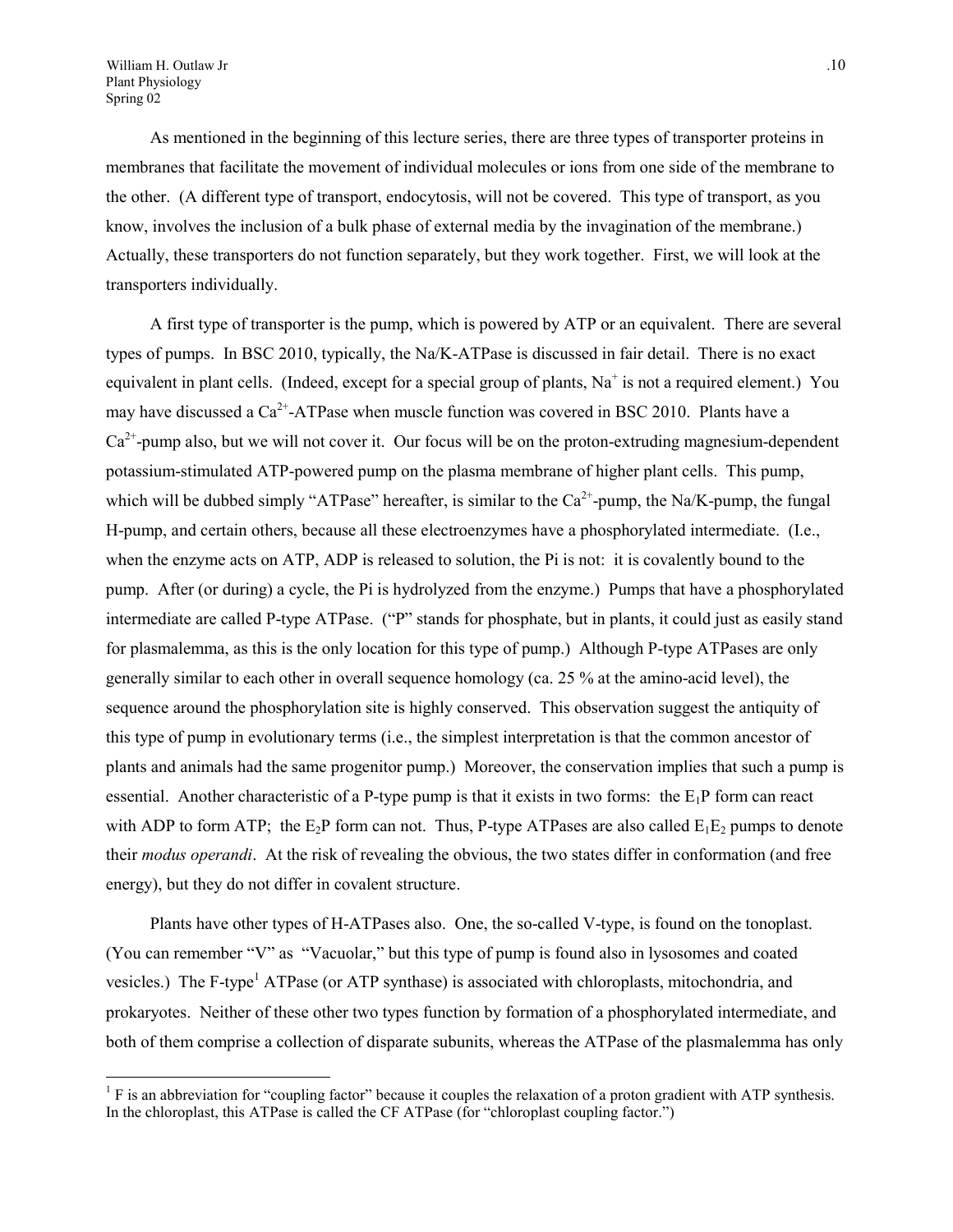a single type of transport subunit (nominally 90 kD), one individual being the minimum catalytic unit (but *in vivo* measurements indicates that it exists as a dimer, and, more recent experimentation indicates that there is also a regulatory subunit). Plants have a unique proton pump in addition to the common types enumerated above: in the tonoplast is a proton pump that is powered by the hydrolysis of pyrophosphate. Conventional wisdom placed the pyrophosphate level in cells very, very low. This conventional wisdom is ensconced in current biochemistry texts, but it is wrong. Some scientists believe that this PPi-pump has a  $K<sup>+</sup>$  transport capability as well as its well-known ability to pump protons. Whereas we will not discuss these other types of proton pumps, a mention of them is necessary, if only to caution that we will focus only onthe P-type ATPase.

Biochemically, the ATPase has been rather well characterized, as implied by the foregoing sequence homology analysis. Knowing the sequence, one can examine the polar (or non-polar) nature of each amino acid. One finds that regions of the primary sequence are made of amino acids that are hydrophobic; other regions are hydrophilic. This analysis is the basis for a hydropathy plot. From this information, models detailing regions that interact with the aqueous phase and other regions that interact with the lipid phase of the membrane are constructed. Overall, the hydrophobic regions are "assigned" to transmembrane spans whereas the hydrophilic regions form loops on either side as the protein laces back and forth across the membrane.

#### Overhead: Topological Model for ATPase

As this overhead shows, the general arrangement of the ATPase across the membrane is established, although the COOH-terminal region assignment is equivocal. In addition to the membrane spanning regions that form the "channel," the phosphorylation site and the domains that catalyze its phosphorylation and dephosphorylation are assigned. (The use of the word "channel" here should not be confused with *bona fide* channels that will be covered later.)

As we have mentioned, several different kinds of pumps translocate various numbers of ions from one side of the membrane to the other. E.g., for each ATP hydrolyzed by the Na/K pump, five ions and a net of one charge are transported. With "our" ATPase, the stoichiometry is unity (one proton translocated for each ATP hydrolyzed). In brief, native vesicles prepared from plasmalemma were studied; the rate of pH change on the outside (corrected for membrane leakage) was correlated with the loss of ATP within the sealed vesicles. The energetics also imply that unit stoichiometry is the limit (put simply, for the overall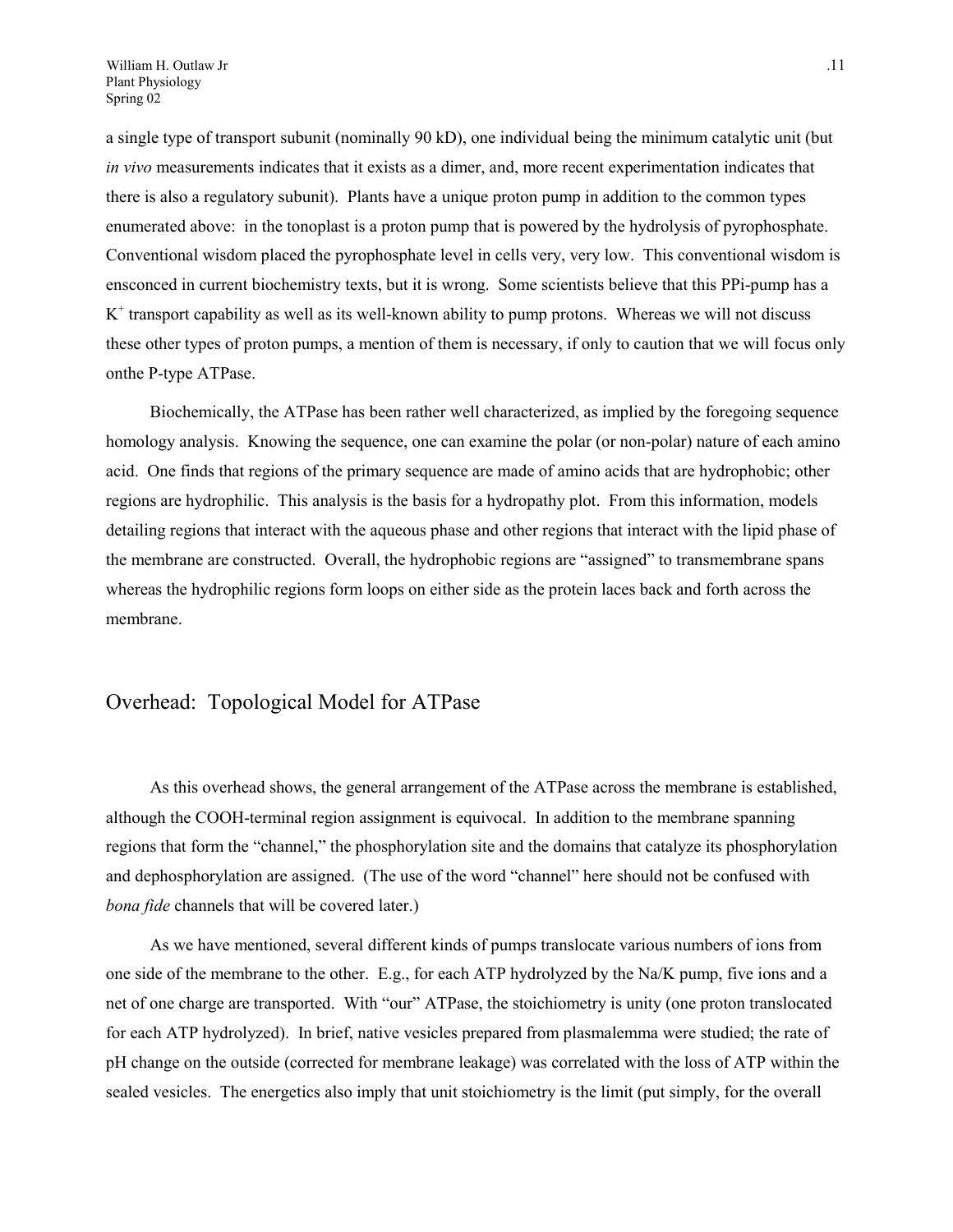process to be spontaneous, the free energy loss associated with the hydrolysis of ATP must exceed the free energy increase associated with the transfer of a proton to the more acidic [as much as 3 pH units] cell-wall space).

We do not yet know how the ATPase transports the proton from inside the cell to the outside. I will present two models.

#### Overhead: Two mechanisms for proton translocation.

The first mechanism ("hopping") is based on the presence of a hypothetical proton wire structure. The proton wire structure is a path through the ATPase. The hypothetical path consists of hydrogenbonded groups (R-groups of amino acids, and possibly bound water). For simplicity, one might consider that the path is rigid, as shown at the top of the overhead. As a matter of illustration, this path might be hydroxyl groups. One proton dislodges the next and so forth. This simple hopping is unlikely because of energetic considerations. A more complicated proton wire scheme is shown in the bottom two sequences. This mechanism involves the movement of protons between an H-bonded state and a covalent state AND conformation change of the protein. This first mechanism, regardless the precise way that it is implemented, implies that the bound proton is transported by proxy. I.e., over one cycle of ATP hydrolysis, one proton is taken up on the inside and one proton is released to the medium, but these are different protons. This "net" movement is in contrast to the second mechanism, explained below. Evaluation of the feasibility of this mechanism awaits elucidation of the 3-D structure, which permits localization of putative proton-wire structures, which could be disrupted by site-directed mutagenesis.

The second mechanism is referred to as the alternating site mechanism. In this mechanism, a proton is bound on the inside and the protein changes conformation in such a way that this same proton is exposed on the exterior of the cell and released there. To be workable, the affinity of the proton with the protein much be much higher in the more alkaline cell interior than the affinity of the proton with the protein when the proton is exposed on the exterior side, which is more acidic. There have been several suggestions as to the nature of the proton-binding site. The simplest only involves the protonation of an R-group of an amino acid. The protonation of a functional group like a carboxylate or an amino is, first, dependent on the pH. E.g., at pH 4.7, half of the generic carboxyls on acetic acid are COO, and the other half are COOH. At a lower pH, more are COOH; at a higher pH, more are COO. This halfway point is called the pK, a very useful term and concept. (The "precise" distribution or ratio of COO/COOH can be calculated easily from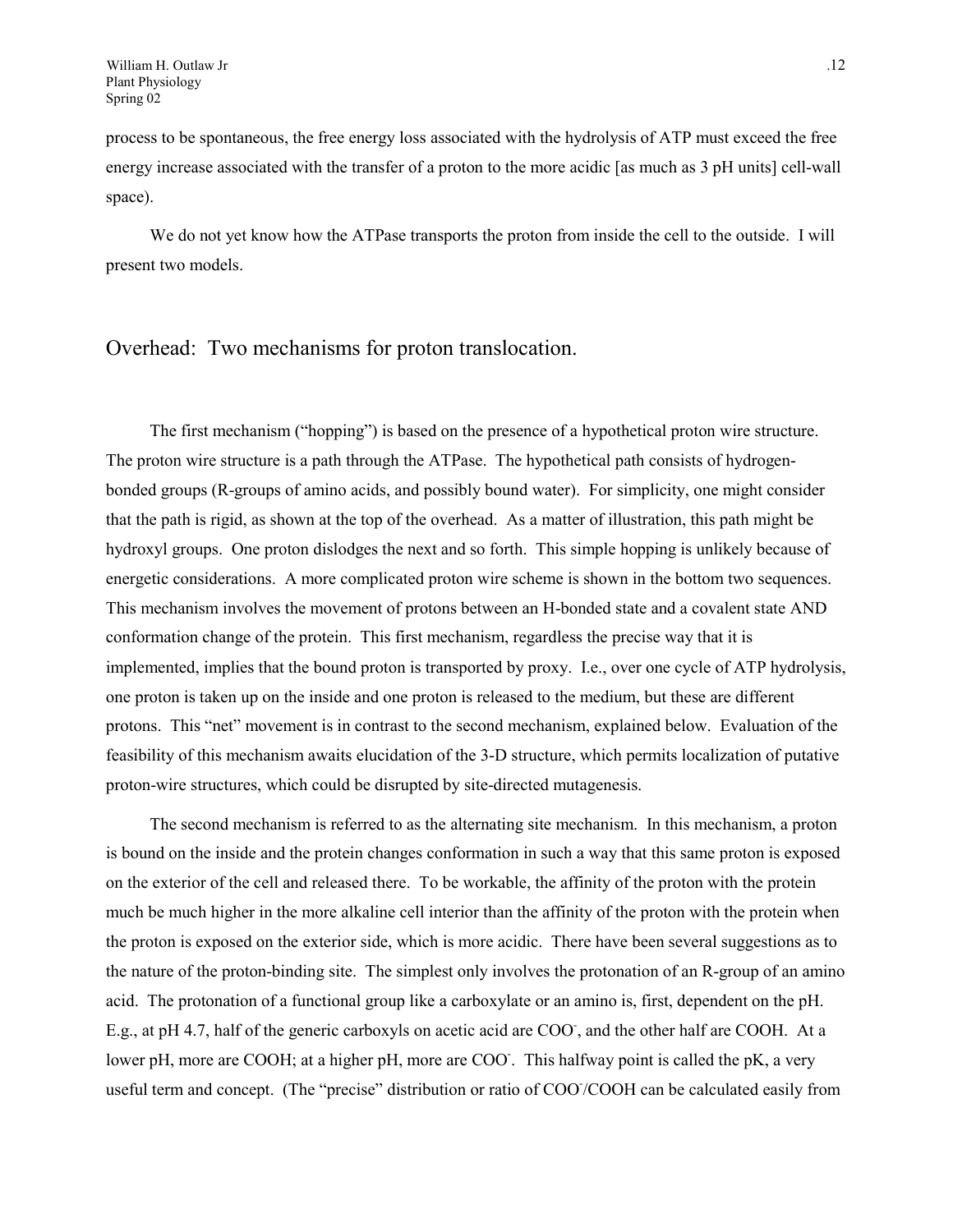the Henderson-Hasselbalch equation.) pKs, however, are not fixed, even for a particular functional group. The pK depends on temperature and ionic strength, e.g., and also on the chemical environment (the three carboxyl groups on citrate have quite different pKs). The pK also depends on bond angle or strain. Thus, it is possible to consider a functional group with a low pK on the inside, where it would "pick up" a proton; when this functional group is exposed to the exterior, it might be supposed that pK would be increased, and the proton released. More recently, more complex interactions, supposing that  $H^+$  (as the hydronium ion) acts as a coordination center have been proposed.

We do not yet know how the scalar process of ATP hydrolysis is coupled to the vectorial process of proton extrusion against an electrochemical potential gradient. A center of focus is the conformation changes that are involved in the cycle of phosphoenzyme formation and breakdown.

Finally, we can speculate on the role of  $K^+$  ion on the activity of the pump. From the beginning, this stimulation by potassium was recognized. Logically, at the time, the pioneers in this work felt that the pump moved a proton to the exterior at the same that it caused uptake of a potassium ion. There were several reasons for this incorrect theory; e.g., if the pump acted on  $K^+$ , the pump would certainly be stimulated by its substrate. Moreover, the specificity of ion uptake by the plasmalemma  $(K^{\dagger} > Rb^{\dagger} \&c.)$ matched the sequence specificity of ATPase stimulation. It is now well established that proton extrusion and potassium uptake are not *directly* coupled events: stimulation is fairly small, it is possible to measure proton pumping in the absence of  $K^+$ , and studies with inside-out vesicles showed that potassium stimulated the ATPase on the cytoplasmic side (whereas, if it were related to transport, one would expect stimulation from the site of uptake, and not release!). As shown earlier, the current model calls for  $K^+$  stimulation of conformation change and release of Pi from the protein.

What does the proton pump do and why is it important? Obviously, the pump can serve to alter cellular pH, i.e., to regulate to optimum against proton-releasing reactions in the cell. This is often referred to as coarse pH control, and other mechanisms account for fine control. Important though it may be, let us set aside that idea to focus, instead, on one of the most fundamental biological concepts that were developed in the  $20<sup>th</sup>$  century. THE ENERGY RELEASED BY ATP HYDROLYSIS CAN BE CONVERTED INTO THE ENERGY REPRESENTED BY THE DIFFERENCE IN ELECTROCHEMICAL POTENTIAL OF AN ION ACROSS A MEMBRANE or THE ENERGY RELEASED BY THE RELAXATION OF AN ELECTROCHEMICAL POTENTIAL DIFFERENCE ACROSS A MEMBRANE CAN BE CONSERVED IN THE PHOSPHORYLATION OF ADP. Thus, the relaxation of a proton gradient across the mitochondrial or chloroplast membrane, mediated by the F-type ATPase (ATP synthetase) is coupled with ATP formation. Though different in stoichiometry, this reaction is reversed at the plasmalemma. Said redundantly, pumping out protons simultaneously alters two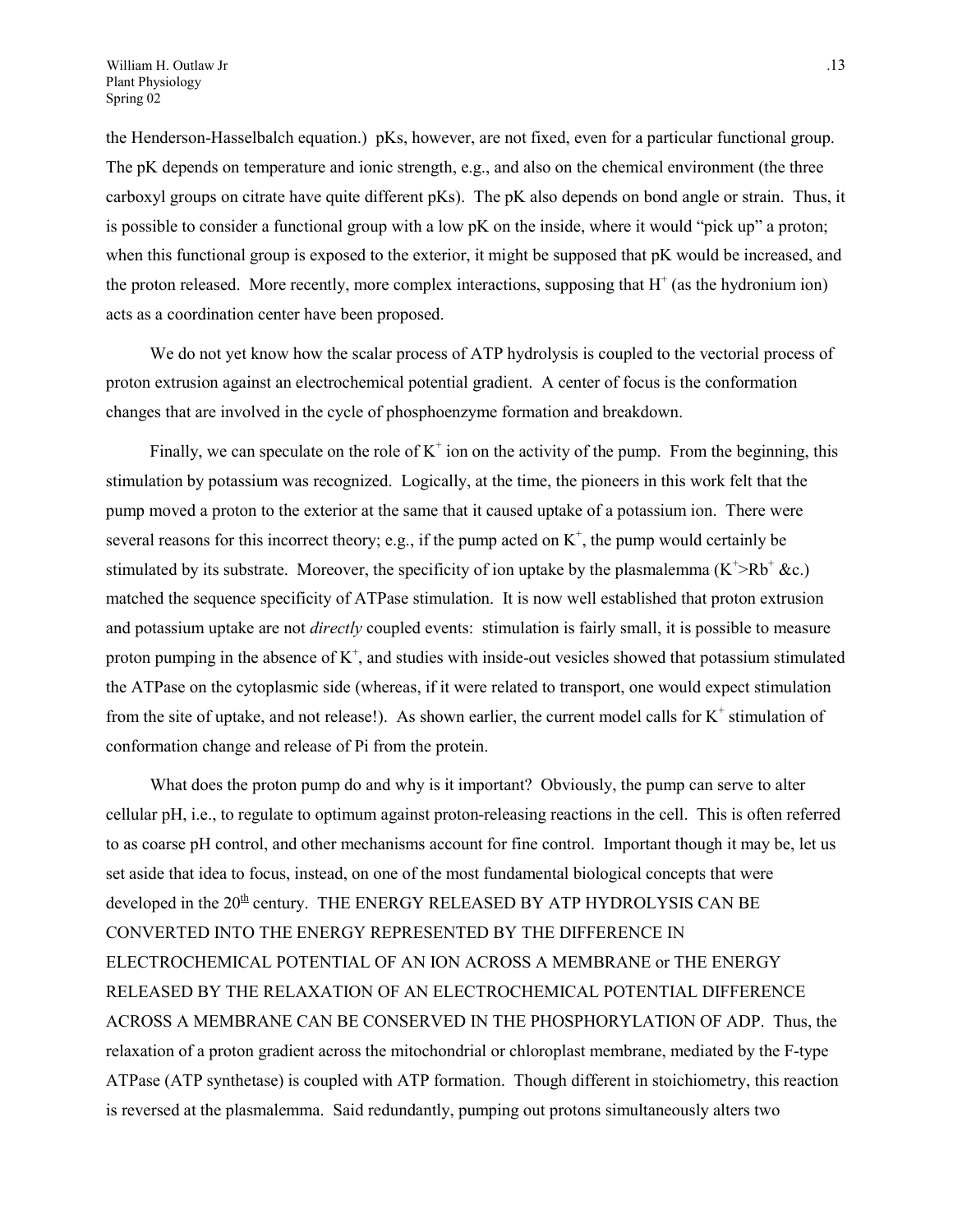parameters: (1) elevation of proton concentration itself in the apoplast, and (2) hyperpolarization ("makes more negative") of the membrane potential. As will be seen, protein-mediated influx of protons (**down**  their electrochemical potential gradient, because of concentration of protons and the sign of the membrane potential) may be inextricably linked to the influx of a second solute, e.g., sucrose, which moves **against** its chemical potential gradient. As long as there is an overall loss of free energy, transport will proceed via these carriers. As will also be seen, uptake may proceed *via* molecular gates in the membrane. Movement through these gates is a spontaneous process, i.e., down an electrochemical potential gradient. As the proton pump hyperpolarizes the membrane, the pump creates or strengthens the driving force for cation uptake through channels.

We turn our attention now to carriers and channels, of which there are many kinds. First, we will distinguish carriers from channels. A carrier operates by selectively binding one or more types of ions or molecules on one side of a membrane and delivering the transport species to the other. Said another way, carriers have a binding site that may face either side of the membrane. That is, in this way, they operate like the "alternating access model" that we just reviewed for the pump. A channel is generally less selective: a channel is an aqueous continuum from one side of the membrane to the other. As you may infer, carriers are relatively slow (10 to  $10^4$  molecules per second) and channels are relatively fast ( $10^6$  to  $10<sup>7</sup>$  molecules per second.) In fact, the speed with which channels conduct may be limited only by the rate of diffusion, saturation kinetics may not be observed over the physiological range.

We have reached the point at which we need to expand and clarify definitions. **Active** transport is transport against a chemical potential gradient or an electrochemical potential gradient, in the case of charged species. Recall that the proton-extruding ATPase transported protons against their concentration gradient (from about pH 7 to about pH 5) AND from a region of more negative electrical potential. Thus, transport was certainly active, being driven by the free energy released on the hydrolysis of ATP. Transport that is active AND "powered" by alterations of covalent bonds (e.g.,  $ATP \rightarrow ADP + Pi$ ) is referred to as **primary** active transport. **Secondary** active transport is also transport against a (electro)chemical potential gradient, but in this case, the transport is not linked to the breakage of a covalent bond. Instead, transport is linked to the flux of another molecular species that is moving down its energy gradient. By way of example, and taking the liberty of criminal speech: consider that sucrose is at low concentration outside the cell and at higher concentration inside the cell—thus, sucrose does not "want" to move into the cell. On the other hand, the electrochemical potential of protons is much higher outside the cell and, thus, protons "want very badly" to move into the cell. The sucrose carrier on the plasmalemma will link the transport of sucrose and protons into the cells. Thus, sucrose uptake is driven by the loss of free energy associated with the influx of protons. An important point is that sugar and amino acid uptake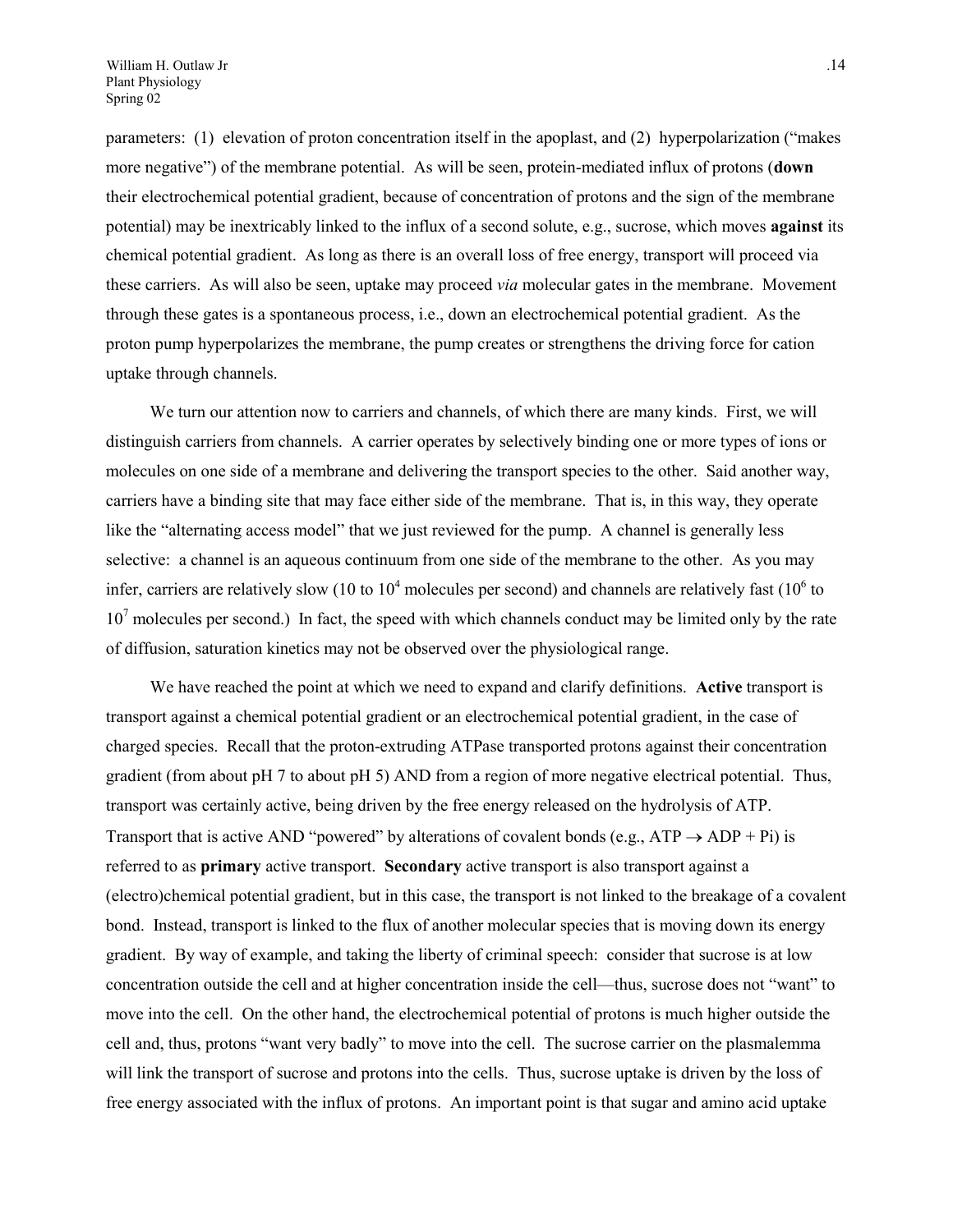by plant cells is via secondary active transport mechanisms. Indirectly, uptake of sugar and of amino acids requires ATP, but the carrier itself does not. (You may wish, again, to draw an analogy with the Na-driven glucose transporter in animal cells that you learned about in BSC 2010.) Transport that occurs down a (electro)chemical potential gradient is **passive**. Recall that the definition of diffusion was net migration of a substance under the influence of a (electro)chemical potential gradient. Thus, passive transport is a diffusional process. **Simple** diffusion (called on the first overhead of this series only "diffusion," as an uncomplicated way to introduce the subject) is diffusion through the lipid bilayer. Simple diffusion, then, is unlimited virtually, and is always proportional to the energy gradient. **Facilitated** diffusion is also down a potential energy gradient, the molecule moves across the membrane by a specific carrier or channel. Thus, as I have tried to "sneak" into our discussion, movement through channels is a diffusional process, but as channels are finite in number, channel-mediated transport (as well as carrier-mediated transport) can be saturated, albeit at very high concentrations. By way of review, all pumps operate by a primary active transport mechanism. Carriers function by either a secondary active transport mechanism or by a facilitated diffusion mechanism. Channels operate by a facilitated diffusion mechanism. (N.B. As we learn more about the molecular mechanisms of transport, we find that some of the historical terminology does not quiet fit; thus, the definitions above, being the most current might be at variance with tertiary literature. You are encouraged to learn the above, and to ignore other definitions.)

#### Overhead: Integrated function of carriers and pumps

This overhead, somewhat redundant with the preceding text, explains how pumps and carriers work together to cause the uptake of a substance against its potential energy gradient. On the right side, note that the energy of ATP hydrolysis is used to "elevate"  $H<sup>+</sup>$  to a higher potential energy, as we have said *ad naseum*. Then, sucrose is transported into the cell by linking that positive free energy change to the relaxation of the proton gradient. Overall, of course, for the process to occur spontaneously, the free energy change must be negative. (The free energy loss of  $H^+$  translocation must be greater than the free energy gain of sucrose translocation.) In this case, at the plasmalemma, protons and sucrose are translocated in the same direction; thus, this sucrose transporter is a symport. (If the carrier only translocated sucrose inwardly, it would be a uniport, and it would operate by a facilitated diffusion mechanism.)

The situation is somewhat different at the tonoplast (left side of overhead). Again, the cytosol is electrically negative with respect to outside the cytosol (i.e., the vacuole). Again, the proton concentration is lower in the cytosol than outside the cytosol. Thus, the V-type ATPase (or, alternatively; the proton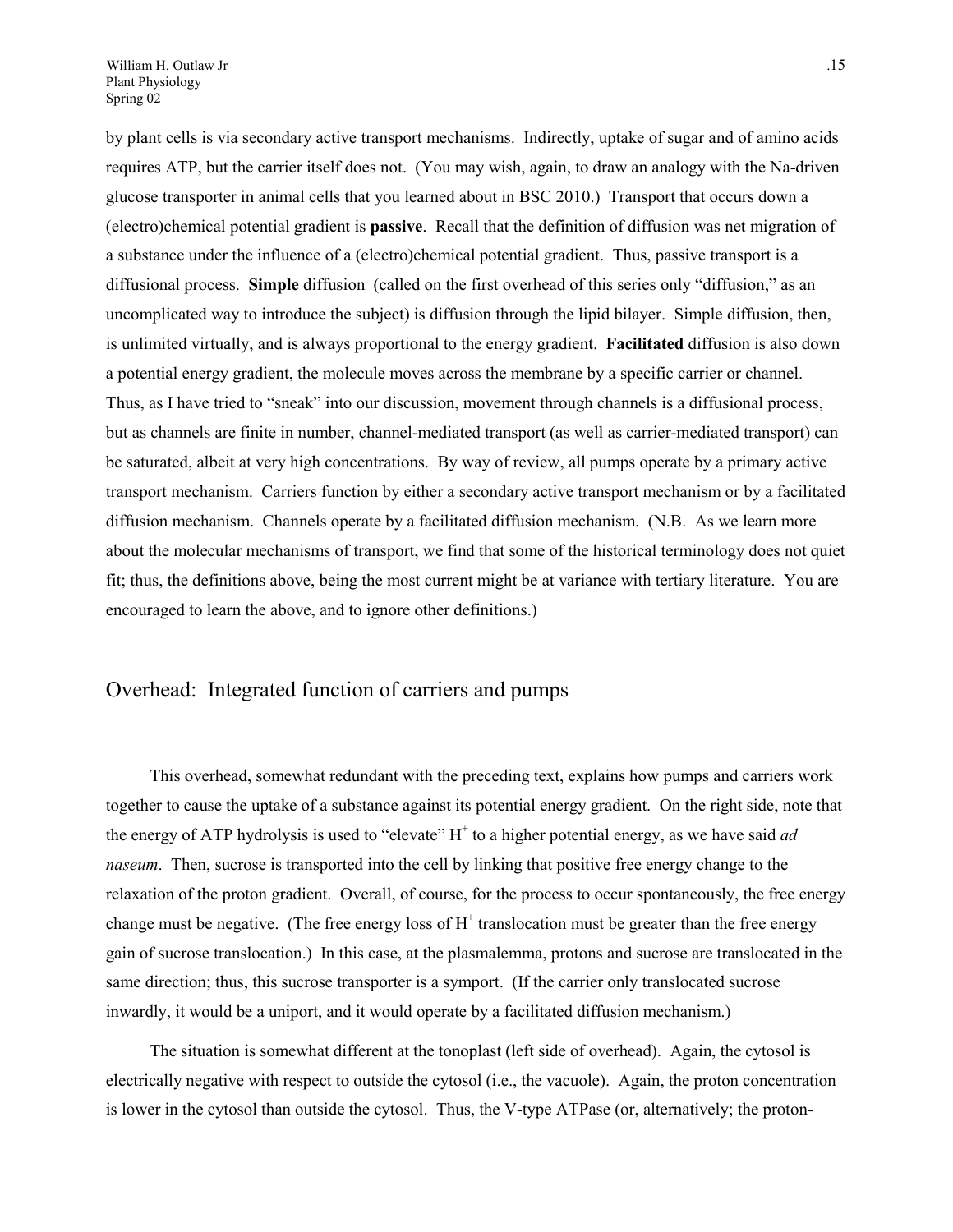translocating pyrophosphatase) pumps protons into the vacuole against the electrical and chemical components of the electrochemical potential gradient. The difference here is that sucrose moves into the vacuole and this transport is linked to the efflux of protons. Thus, the sucrose carrier on the tonoplast is an antiport.

 The sucrose symport is one of the best characterized carriers in plants. Bob Giaquinta first postulated its presence in the 1970's. Because of the central role of sucrose in plant metabolism (in a typical plant, about 80% of the carbon that is reduced to carbohydrate by photosynthesis is translocated out of the source leaf), a great deal of effort has been expended to characterize this protein. The activity of a proton-driven carrier can be inferred by the study of transport into or out of sealed vesicles. As protons are a substrate, the effect of pH can be studied along with the electrical properties (this carrier—like the proton pump—is electrogenic.). By such studies, it has been established that the stoichiometry is  $1 \text{ H}^{+}/1$  sucrose.

Identification of a protein of low abundance (like most carriers are) is problematic if only standard biochemical techniques are employed. Fortunately, molecular biological techniques are more efficient at "fishing" out such proteins, though indirectly.

#### Overhead: Molecular cloning of the plasmalemma sucrose symport

Yeast cells can utilize sucrose as an energy source. This utilization may result from parallel pathways. As shown on the left, yeast cells can take up sucrose. Perhaps as only a semantic point now, the carrier is for maltose and sucrose is an alternative substrate. As shown on the right, yeast cells may excrete the enzyme invertase, which catalyzes the hydrolysis of sucrose to its constituent hexosyl moieties. Then, a different specific carrier takes up the hexose. A double mutant (lacking both the maltose carrier and the extracellular invertase) cannot live if supplied with only sucrose. The center panel of this overhead shows the textbook depiction of the preparation of a cDNA library. The normal plant tissue (which, of course, synthesizes the sucrose transporter) is extracted. The mRNA is reverse-transcribed to produce cDNA. (Copy DNA is the complement of the population of mRNAs in a cell at a given time.) A cDNA library is constructed—many copies of each cDNA species are separately made. Thus, one particular cDNA clone may encode for such-and-such enzyme in photosynthesis; another, for a different protein; and so forth. The bottom panel shows that each clone is "placed" into a yeast expression vector. If a particular transgenic yeast culture can grow on sucrose, the implication is that the cDNA with which it was "infected" coded for the plant sucrose translocator. This assumption was tested. First, sucrose uptake required a proton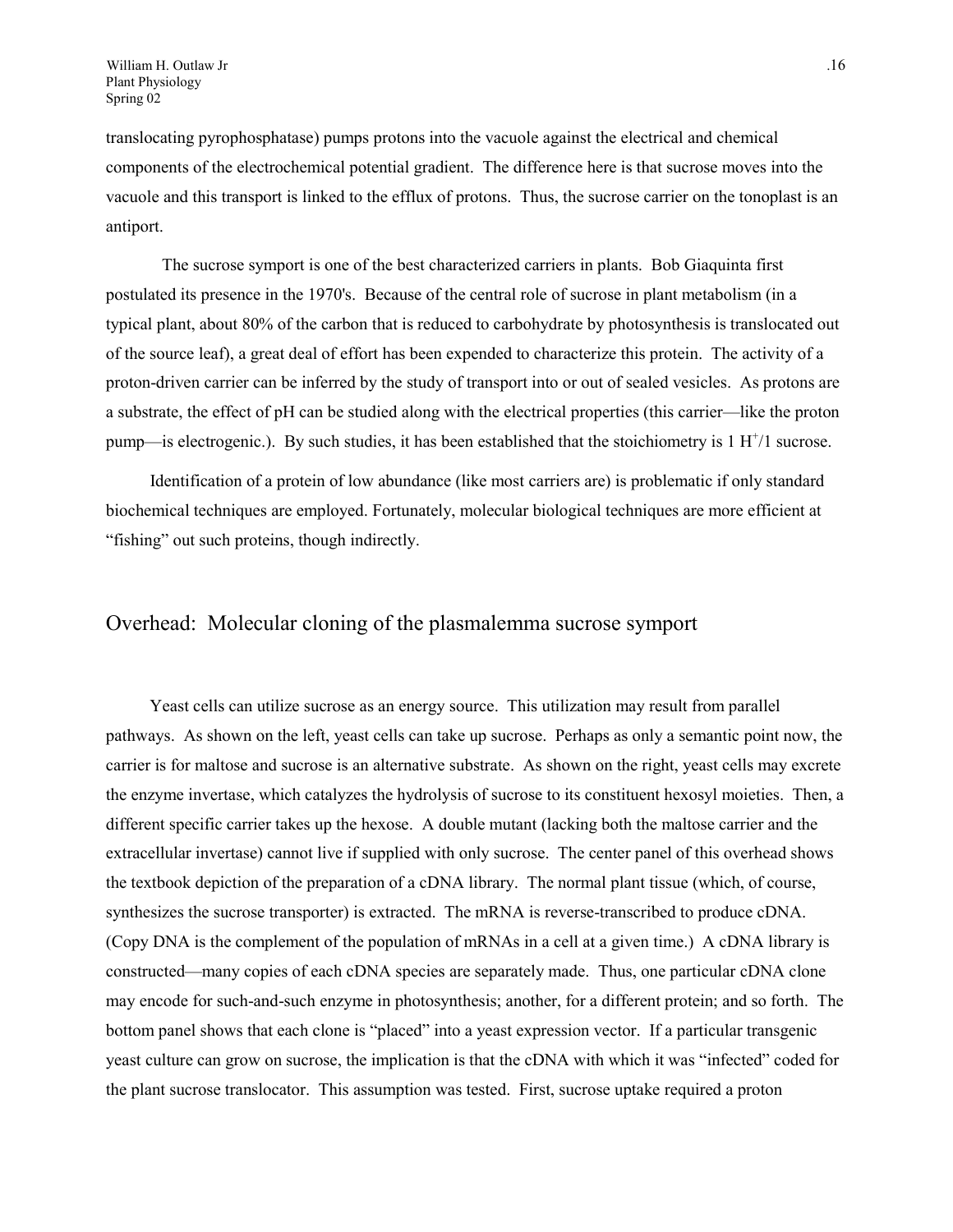electrochemical potential gradient. Adding so-called protonophores, chemicals that insert into biological membranes and allow the passage of protons, easily tests this for idea. After a short interval, protons are at electrochemical potential equilibrium across the membrane, and thus can not be used to drive secondary active transport.) Second, the yeast cells accumulated sucrose in a Michaelian fashion; under the experimental conditions, with a  $K_M$  of 1.5 mM. This kinetic attribute matched that of uptake of sucrose by the plant cells from which the cDNA was derived. In summary, the sucrose symporter is in the range of 55-62 kD (from various plants) and belongs to its unique class of sugar transport proteins, with only a distant relation to other transporters that can be classified into superfamilies. As inferred from hydropathy plots, the protein spans the membrane 12 times (six loops).

Channels are the last category of transport proteins that we will discuss. To restate the general situation, channels provide an aqueous transport pathway, and they support only facilitated diffusion of ions. More specifically, ion channels are proteins that catalyze rapid, passive, electrogenic uniport of ions through pores spanning an otherwise poorly permeable lipid bilayer. At the expense of redundancy, permeation of ions through channels can often be described adequately by simple diffusion through a water-filled pore long enough to traverse a lipid bilayer, but more complex models are often required to explain the data. It is too easy, however, to take this simple explanation too far. Channels can be selective. Some potassium channels permit the permeation of potassium at a rate of 10 000x the rate that they transmit sodium ions. (This is the more remarkable when one considers that the  $Na<sup>+</sup>$  ion is smaller than the  $K^+$  ion, in the non-hydrated state, which is how they are supposed to travel.) The question is how can the channel be so selective **and** so fast. The consensus is that channels have multiple (three or more) specific binding sites within the pore "mouth." These sites bind say, potassium, with high affinity, and potassium ions go through the channel single-file. Biophysical studies suggest that the file of potassium ions are mutually repulsive and that this charge repulsion causes the affinity of potassium and the channel to lessen, so that the ion is released on the "receiving" side of the membrane. Generally, these channels are closed; they open in response to environmental or physiological signals. There are many, many different types of ion channels, and even many, many different types of channels for a particular ion within a particular organism or even cell type. Channels are involved in very, very different types of physiological processes. E.g., one type of potassium channel is involved in neuronal excitability and hormone release, and others are involved in the regulation of stomatal aperture size. In fact, there have been many reviews that focus only on potassium channels. Despite the diversity of channels and their physiological importance—the 1991 Nobel Prize was shared by Sakmann and Neher for their development of methods to study channels—they nevertheless are at relatively low abundance, a "biological average" being perhaps 1 potassium channel per square micrometer.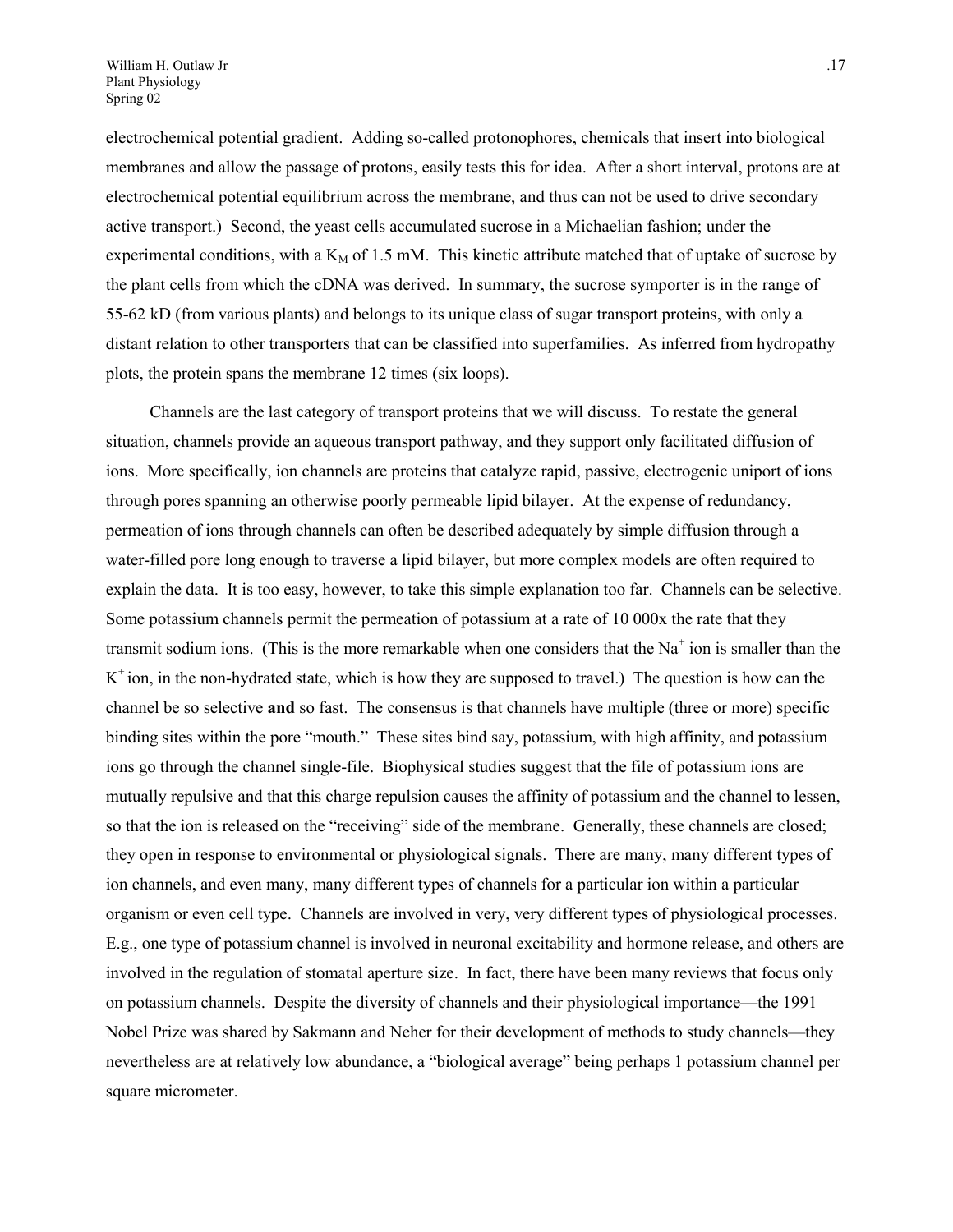William H. Outlaw Jr ... 18 Plant Physiology Spring 02

How can channels be distinguished, or what is the basis for the assertion that there are so many types? First, certain pharmacological reagents of which there are now many types in hand may selectively block channels. E.g., the scorpion toxin, the peptide charybdotoxin, blocks certain large conductance  $Ca^{2+}$ -dependent potassium channels by plugging the mouth of the pore. The smaller molecule, triethylammonium (TEA) blocks certain types of channels by blocking the pore itself. (This use of pharmacological reagents perhaps reminds you of the use of such compounds to distinguish ATPases.) Second, channels may be characterized by their selectivity. As noted, some channels distinguish between closely related ions, such as sodium and potassium. Other channels are quite nonselective. Third, channels may be distinguished by the direction in which they transport. Some are "inward rectifiers" —e.g., when the membrane potential is very negative, which drives  $K^+$  uptake, the passage of  $K^+$  into the cell drives the membrane potential toward zero. A potassium outward rectifier would work under opposite conditions. On the other hand, some channels allow permeation in either direction. Fourth, channels may be distinguished based on the speed of transport, conductance. Fifth, channels may be distinguished based on the speed of activation. As mentioned, certain conditions open channels. Some channels open immediately upon the signal, whereas others open only after a small delay ("slow-activating" vs. "fast activating"). Similarly, some channels close with a certain probability **even** though the stimulating condition persists! Sixth, the permissive condition for channel opening is often the basis for distinguishing a channel. As briefly alluded to, some ligands—in the earlier example,  $Ca^{2+}$ —cause channels to open (or close). Some channels open by conformation changes that are physically induced. These "stretch-activated" channels are known for plants, but you might be more immediately familiar with one that signals your "desire" to dash off to the tinkle-atorium. Importantly, some channels are voltage-regulated. Some open only when the membrane potential is more negative than a certain value. Thus, proton extrusion by the plasmalemma pump not only sets the thermodynamics to a condition favorable for potassium influx, but the voltage change also opens the molecular gates for potassium influx! (This is an important unifying concept.) Having finished the individual enumeration preceding, I emphasize that the channels may actually be regulated by several factors acting together. E.g., in one case, a potassium in-channel is voltage-gated at - 100 mV. (The channel is closed until the membrane potential is more negative than -100 mV.) However, elevation of cytosolic  $Ca^{2+}$  from a nominal cytoplasmic resting level of 100 nM to an "excited" level of, say, 300 nM shifts the voltage gating to about -200 mV. (Although we will save it until another day, the  $Ca^{2+}$  level itself is controlled by a series of different  $Ca^{2+}$  channels—on different membranes yet—that are in turned controlled by other signal-substances, and  $Ca^{2+}$  levels are also set by  $Ca^{2+}$  pumps.)

The idea of voltage-gated molecular gates is old. (In 1952, this concept was advanced by Hodgkin and Huxley to explain the differences in conductance that they observed. By the1970's, the terminologies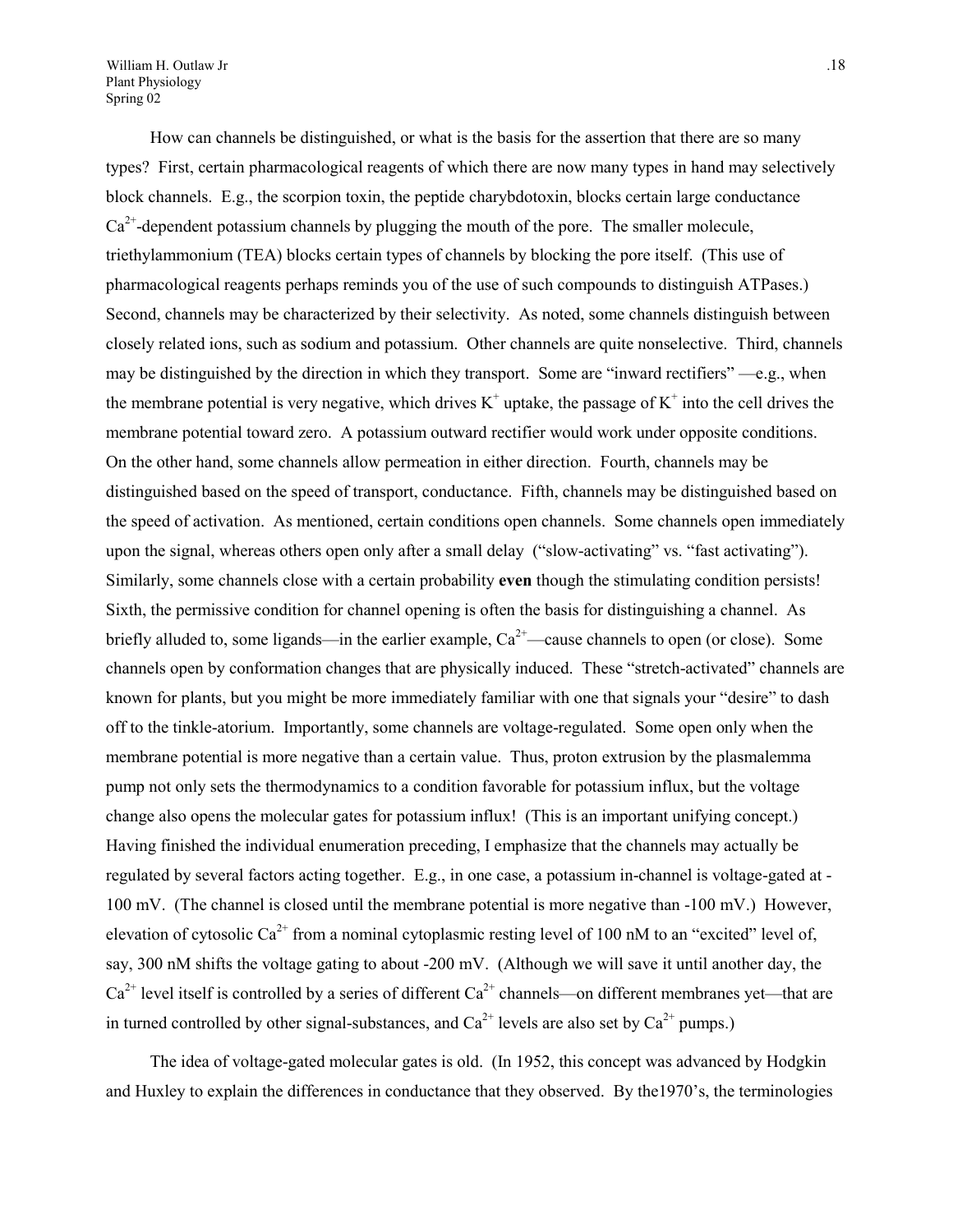"potassium channel" and "sodium channel" were widely in use.) However, direct demonstration of channels in biological membranes awaited the development of methods to study channels individually. (This comment is not intended to diminish the contributions of those who made channels and inserted them into artificial membranes or of those who used mathematics to analyze complex recordings, from which they inferred channels.) The break-through came in 1976; the development was an implementation of a "usable" patch clamp.

# Overhead: Patch-clamp technique, and voltage-regulation by the ball and chain model

On the left of this overhead, one notes the use of the "old fashioned" (and still useful) method of recording the electrical conductance of biological membranes. E.g., one electrical sensor is inserted into the cell, whereas the second (or reference) is outside the cell. As we discussed earlier, electrical potentials are not absolute numbers, but instead the expressed potential is a difference between two points—in a wall socket, between the "hot" wire and the ground, which is connected to the power station in St. Marks. When an electrogenic transport protein, be it a pump, carrier, or channel, operates in the absence of compensatory events, the membrane potential will be altered. E.g., if the proton pump of the plasmalemma is turned on, the membrane potential will be driven to a more negative value (hyperpolarized, to increase in magnitude). On the other hand, if a potassium inward-rectifying channel opens and potassium passes through it, the membrane potential will be hypopolarized (sent toward zero, in the case of the plasmalemma, made less negative.) As you correctly infer, it is the complexity of the electrical activity on the plasmalemma that prevents one from easily sorting out such-and-such source of activity from another. (In some cases, however, an investigator may stumble on a certain condition that for a window of time will be selective and activate preferentially a single electrogenic activity.) On the overhead, one notes the second method of recording—single cell recording with a patch clamp pipette. In this case, the highly polished small tip of a pipette is appressed on the membrane. A slight suction through the pipette brings it into snug contact, which is the key point, because if the pipette and the membrane were only proximate, electrical conductivity may be effected not through the membrane itself, but also **between** the pipette and the membrane. (Again, the electrical potential to be measured is a comparison of two regions—the outside solution and the interior of the pipette so that electrical conductivity of the membrane is monitored.) Then, in one implementation of the method, the pipette is withdrawn from the cell, which tears off a portion of the membrane that is being held snuggly against the pipette tip. *Viola*—one has a small membrane "patch," in